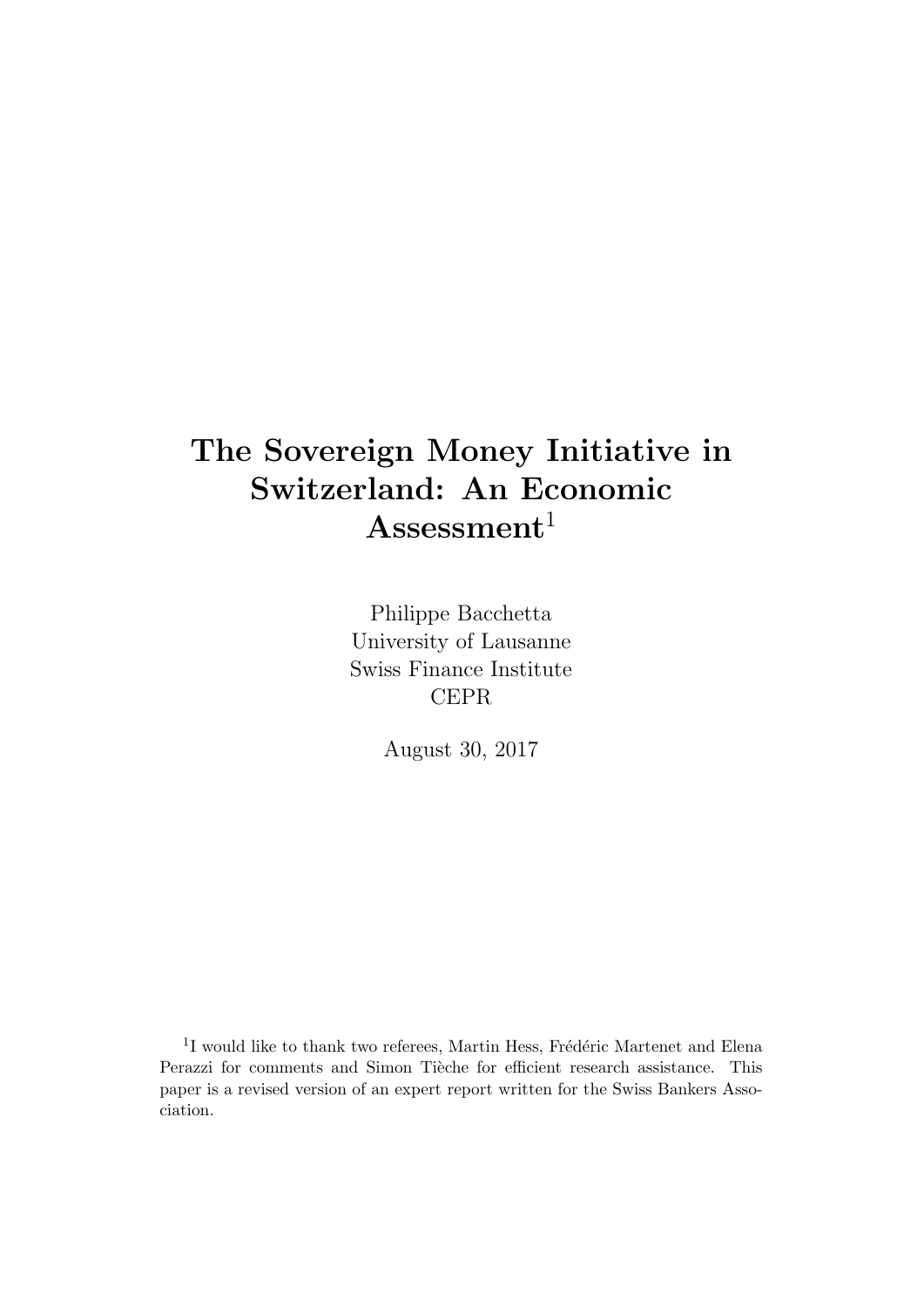#### Abstract

The Sovereign Money Initiative will be submitted to the Swiss people in 2018. This paper reviews the arguments behind the initiative and discusses its potential impact. I argue that several arguments are inconsistent with empirical evidence or with economic logic. In particular, controlling sight deposits neither stabilizes credit nor avoids financial crises. Also, assuming that deposits at the central bank are not a liability has implications for fiscal and monetary policy; and Benes and Kumhof (2012) do not provide support for the reform as they do not analyze the proposed Swiss monetary reform and their closed-economy model does not fit the Swiss economy. Then, using a simple model with monpolistically competitive banks, the paper assesses quantitatively the impact of removing sight deposits from commercial banks balance sheets. Even though there is a gain for the state, the overall impact is negative, especially because depositors would face a negative return. Moreover, the initiative goes much beyond what would be the equivalent of full reserve requirement and would impose severe constraints on monetary policy; it would weaken financial stability rather then reinforce it; and it would threaten the trust in the Swiss monetary system. Finally, there is high uncertainty both on the details of the reform and on its impact.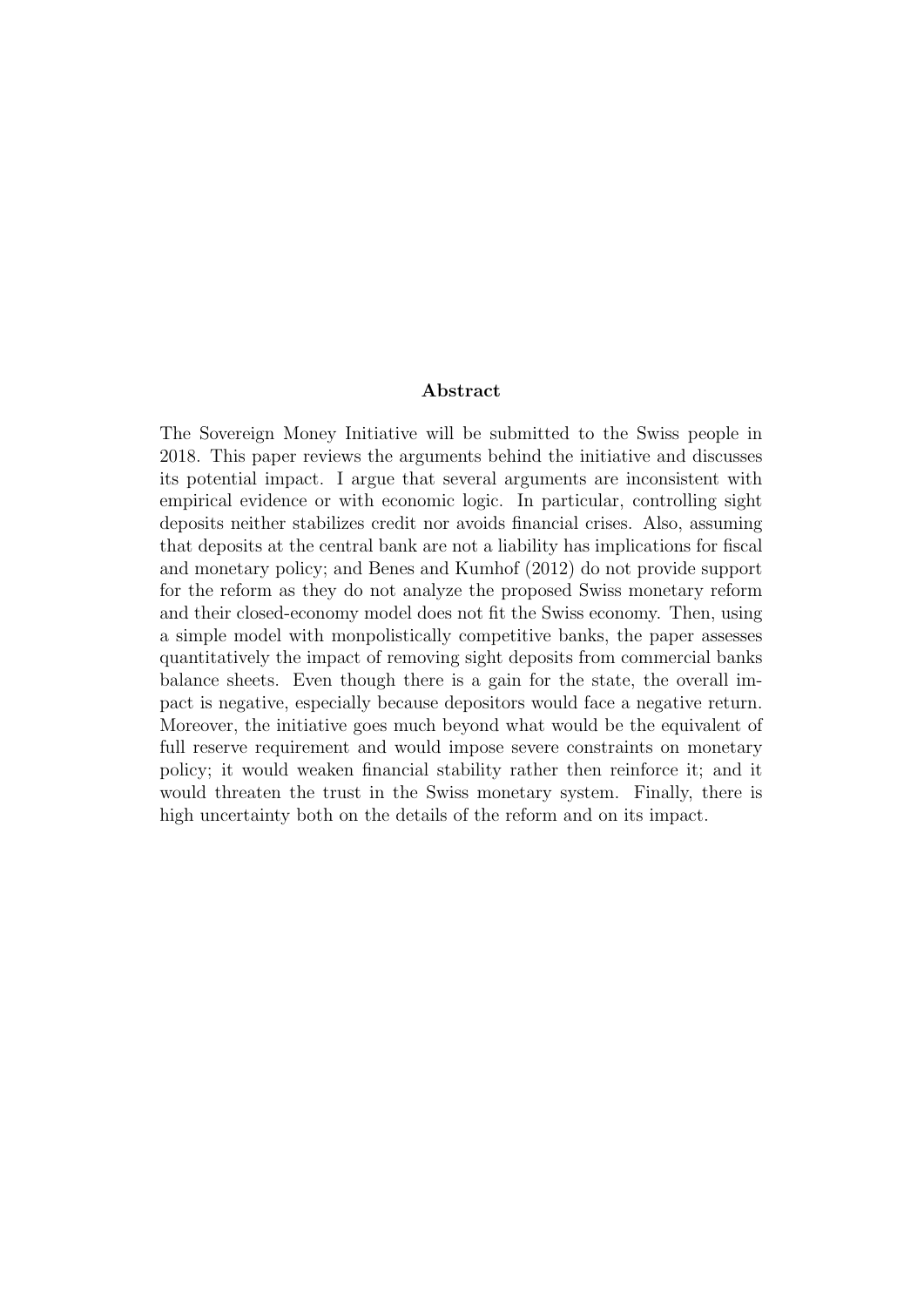# 1 Introduction

The Swiss people should vote in 2018 on an initiative for monetary reform. The proposal is to have sovereign money, where only the Swiss National Bank (SNB) can issue money and where money includes bank notes and scriptural money from non-banks.<sup>1</sup> In principle scriptural money means sight deposits included in M1. The reform would imply that all sight deposits in Swiss francs would be transferred outside commercial banks' balance sheets and would be deposited at the SNB. The SNB would control the quantity of these sight deposits. The initiative also proposes that the SNB distributes funds to the state or directly to households. These funds would come from the existing sight deposits the SNB receives and from new money creation.

The objective of this paper is twofold. First, it reviews the main arguments behind the reform and, second, it discusses the potential impact of its implementation on the Swiss economy.<sup>2</sup> The perspective taken in the paper is the one of an academic and of a macroeconomist. As a macroeconomist, I would like to put the reform in the perspective of current knowledge in the field. As an academic, I would like to examine the intellectual rigor of the arguments. From both perspectives, this review will be critical. First, even though it is a reform of macroeconomic nature, the motivation behind the initiative fundamentally ignores most of the existing literature in macroeconomics. Second, the arguments are often vague and incomplete and sometimes misleading or incorrect.

The sovereign money reform is obviously related to the proposals for full reserve banking and to the "Chicago plan", where commercial banks are imposed a 100 percent reserve requirement on deposits. Sovereign money is similar to full reserve coverage, but it goes one step further as it gives full control of sight deposits by the central bank.<sup>3</sup> Moreover, the initiative goes much further than the concept of sovereign money. It would introduce constraints on monetary policy and would imply that SNB liabilities are no longer matched by its assets. It would also impose restrictions on minimum

<sup>&</sup>lt;sup>1</sup>In Swiss national languages, sovereign money is called Vollgeld, monnaie pleine or moneta intera. It is useful to consider both the text of the initiative requiring a change in the Swiss constitution and its interpretation by the Swiss Federal Council (see www.admin.ch/gov/en/start/documentation/media-releases.msg-id-64444.html). The website of the iniative committee is www.vollgeld-initiative.ch.

<sup>2</sup>This paper is brief on some aspects that are already covered in details elsewhere. E.g., see the views of the Federal Council mentioned in footnote 1 or Die Volkwirtschaft, Nr. 1-2, 2017, pp. 47-55.

 ${}^{3}E.g.,$  see Huber (2015, p. 15) for a discussion of the difference between full money and 100 percent reserves. With full reserve banking, deposits remain on the banks balance sheets, while they are off balance sheet with sovereign money.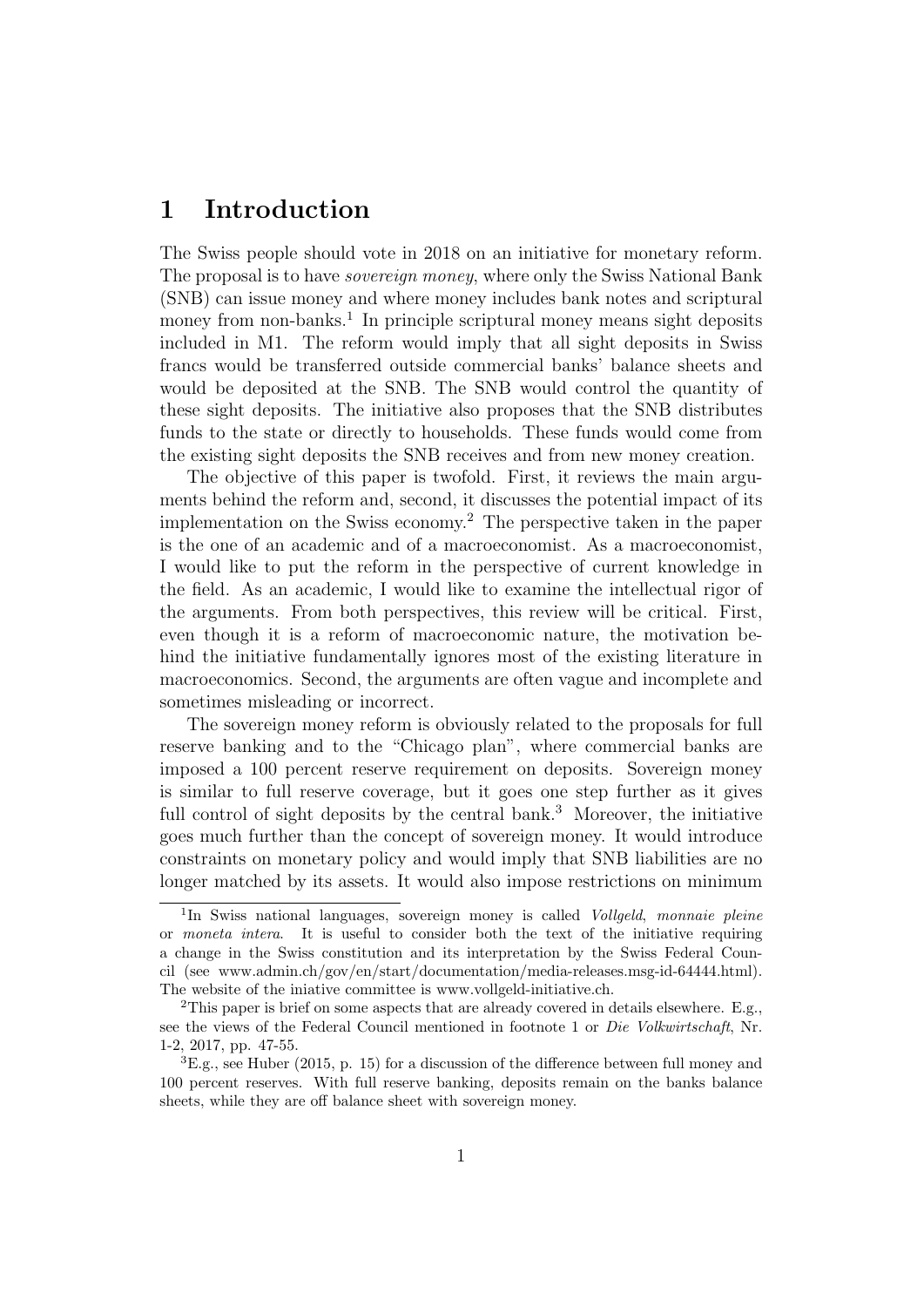holding periods for non-monetary financial assets such as savings deposits.

A major feature of the sovereign money reform is that money would not bear any interest. This implies that there would never be interest on checking accounts, even in periods of high interest rates. This means that the reform would increase the cost of holding money. As pointed out by Friedman (1969), holding money is in general costly and this cost should be minimized. Instead, the Swiss sovereign money reform would increase this cost.

While the idea of full reserve requirements has received some attention in the literature<sup>4</sup> , it is difficult to find much literature on sovereign money. Consequently, the proponents of the initiative often refer to studies on full reserve requirements. This is however misleading since 100 percent reserve requirement is different from sovereign money and does not include the other features in the text of the initiative. For example the paper by Benes and Kumhof (2012) is often cited in support of the initiative, but it does not consider the same policy experiment. Moreover, as explained in Section 2, the model of Benes and Kumhof does not fit the Swiss economy.<sup>5</sup>

The idea of sovereign money is acutally based on a manifesto written by Huber and Robertson (2000), henceforth HR. These two authors do not relate their arguments to the existing literature in monetary economics. Even though the motivation for monetary reform is not totally clear, they provide several arguments behind their proposal, some of which I will review in the next section. $6$  At this stage, it is interesting to notice that the original sovereign money proposal by HR preceded the global financial crisis, so that avoiding crises was not its main motivation.

Even though some of the arguments are not fully explicit, there are several hidden assumptions that run counter to our current knowledge in macroeconomics. In particular, a major argument behind the sovereign money proposal is that controlling money allows the stabilization of credit.<sup>7</sup> This in turn will help stabilize the business cycle. If this is left to commercial banks, HR write: "They expand credit creation in upswings, and reduce it

 ${}^{4}$ For recent contributions, see Benes and Kumhof (2012), Baeriswyl (2014), Cochrane (2014) or Prescott and Wessel (2016). See Benes and Kumhof (2012, section III) for a review of the Chicago plan.

 ${}^{5}$ The initiative committee mentions a KPMG $(2016)$  report as major source of literature. This report reviews the Benes and Kumhof paper as well as 13 other studies analyzing the costs and benefits of full reserve requirements or of sovereign money. However, none of these studies focuses on the Swiss initiative or the Swiss economy.

 ${}^{6}$ See also Huber (2014) and other writings by this author.

<sup>7</sup>Notice that most of the literature does not make a distinction among different monetary aggregates. In the same spirit this introduction simply talks about money, but the rest of the paper will be more precise in focusing on M1.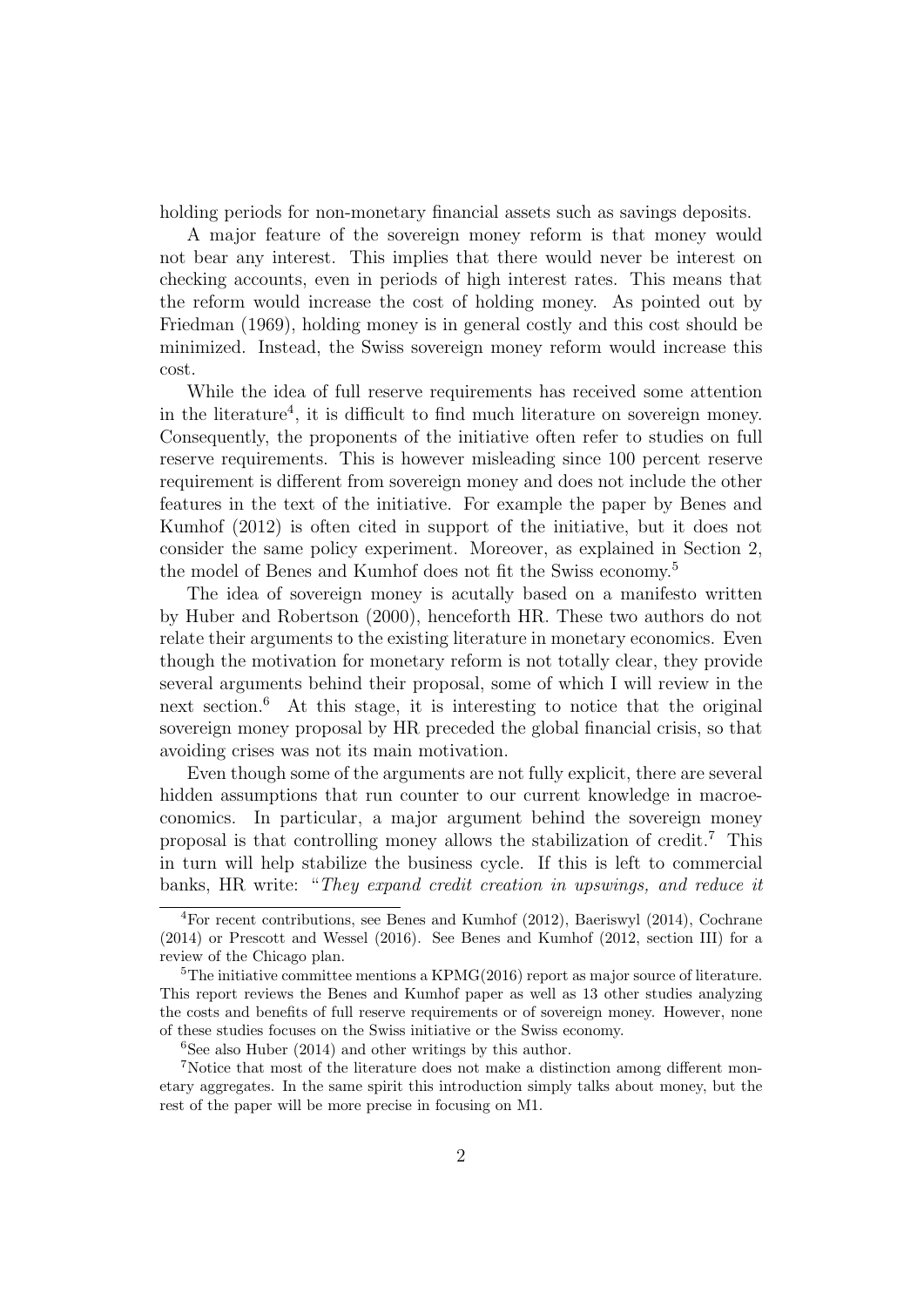in downswings. The result is that bank-created money positively contributes to overheating and overcooling business cycles, amplifying their peaks and *troughs,...* $(p. 37)$ ". However, HR provide no evidence for their claim. While their first sentence is correct, there are two fundamental problems with their second sentence. First, there is little empirical evidence that money amplifies business cycles in modern economies. On the contrary, bank deposits tend to decline before financial crises (see Jordà et al., 2017). Second, the link between money and credit is weak. As I discuss below, there is no correlation between changes in money and changes in credit in Switzerland. Looking at developed economies, Schularick and Taylor (2012) show there was a close link between credit and broad money before World War II, but there has been a decoupling after World War II. Schularick and Taylor also discuss the distinction between the "money view" and the "credit view" in macroeconomics. The defenders of sovereign money clearly worry about credit, but they want to control it by controlling money. This perspective is inconsistent with empirical evidence.

The arguments in favor of the reform are also often backward looking, citing facts or reasonings in the nineteen century or early twentieth century. But the role of money used for transactions has clearly changed in the last decades. It is likely to keep changing in the near future and the liquidity services of demand deposits will most likely drop.<sup>8</sup> With a decline in the demand for transaction money, the potential revenue for the central bank, one of the main argument for reform, would also shrink. The development of new forms of e-money will also require a different analysis. However, at this stage we ignore what form of e-money will be widely used. An important question is whether central banks will issue e-currency in the future. Here we need to distinguish between two different cases. First, central banks could offer e-currency directly to non-banks in addition to the existing system. This is the option currently considered by some central banks. It remains to be seen if there would be a demand for such a product.<sup>9</sup> The second case is where e-currency would replace all sight deposits, i.e., it would be compulsory to use central bank e-money instead of sight deposits at commercial banks. The latter system would be similar to a sovereign money system.

 $8Coch$  and  $(2014, p. 199)$  puts it clearly: "With today's technology, you could buy a cup of coffee by swiping a card or tapping a cell phone, selling two dollars and fifty cents of an S&P 500 fund, and crediting the coffee seller's two dollars and fifty cents mortgage-backed security fund. If money (reserves) are involved at all—if the transaction is not simply netted among intermediaries—reserves are held for milliseconds. In the 1930s, this was not possible."

<sup>&</sup>lt;sup>9</sup>An interesting case is the experience of Ecuador where e-money is issued by the central bank, but only receives limited public acceptance.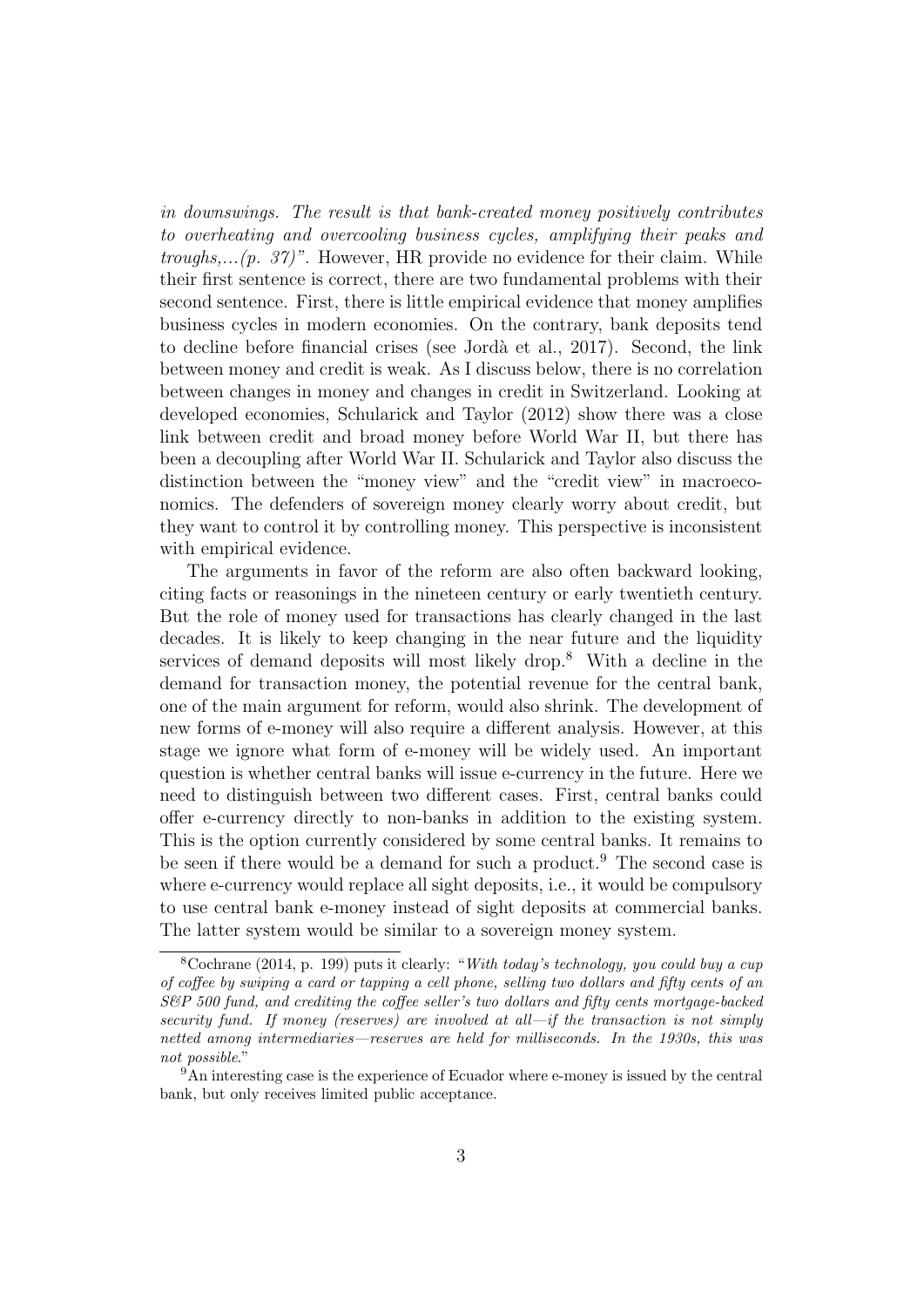As I explain in more details in Section 2, given our current state of knowledge, it is difficult to see much benefit from the reform. The arguments behind the reform are inconsistent with much empirical evidence and find little theoretical support. It is typically argued that sovereign money could avoid financial crises. But runs on bank deposits are not the main source of recent crises. The initiative is also based on the surprising idea that money is not a liability. I also discuss the issues with this idea in Section 2. Finally, Section 2 discusses why bank credit is unlikely to be the source of money creation at the macroeconomic level and relates this view to the "mistyque of money".

Independently of its motivation, the next question is to assess the potential impact of the reform for the Swiss economy. This is done in Sections 3 and 4. The reform is planned to be implemented in two stages. In the first stage, sight deposits, that are part of M1, disappear from bank liabilities and are deposited at the central bank. But the overall banks balance sheets may not be affected as the central bank could lend its reserves back to banks. The first stage of the reform and its impact is examined in Section 3. In the second stage of the reform, the central bank no longer lends its reserves to banks. This means that banks need to find alternative sources of financing. It also means that the central bank could use its reserves in different ways. These aspects are reviewed in Section 4.

Section 3 examines quantitatively the impact of the reform's first stage on the state, on banks and on depositors, using a simple model of monopolistic competition in the banking sector. In the current situation of the Swiss economy, the aggregate impact of the first stage would be negligible because of very low, even negative, interest rates and of a massive level of banks reserves at the central bank: in 2017, the proportion of banks' reserves to deposits in M1 is larger than 90%.

To have an assessment in a period of positive interest rates, I consider data for the 1993-2006 period. I find that the overall impact of the reform is negative and annually represents -0.4% of GDP. First, seigniorage of the central bank increases, while tax payments by banks decline. Consolidating the SNB and the government, the state gains by 0.7% of GDP. However, depositors would be the main losers (1% of GDP) since they no longer receive a return on their sight deposits. Banks would naturally also lose (0.15% of GDP).

Results in Section 3 basically represent the impact of imposing full reserve requirement at zero interest rate. But they do not include the impact of the other dimensions of the sovereign money initiative, which are discussed in Section 4. Section 4 reviews the alternative sources of funding for banks in the second stage of the reform. It points to potential instability with some sources of funding. Then it reviews the implications of a mismatch between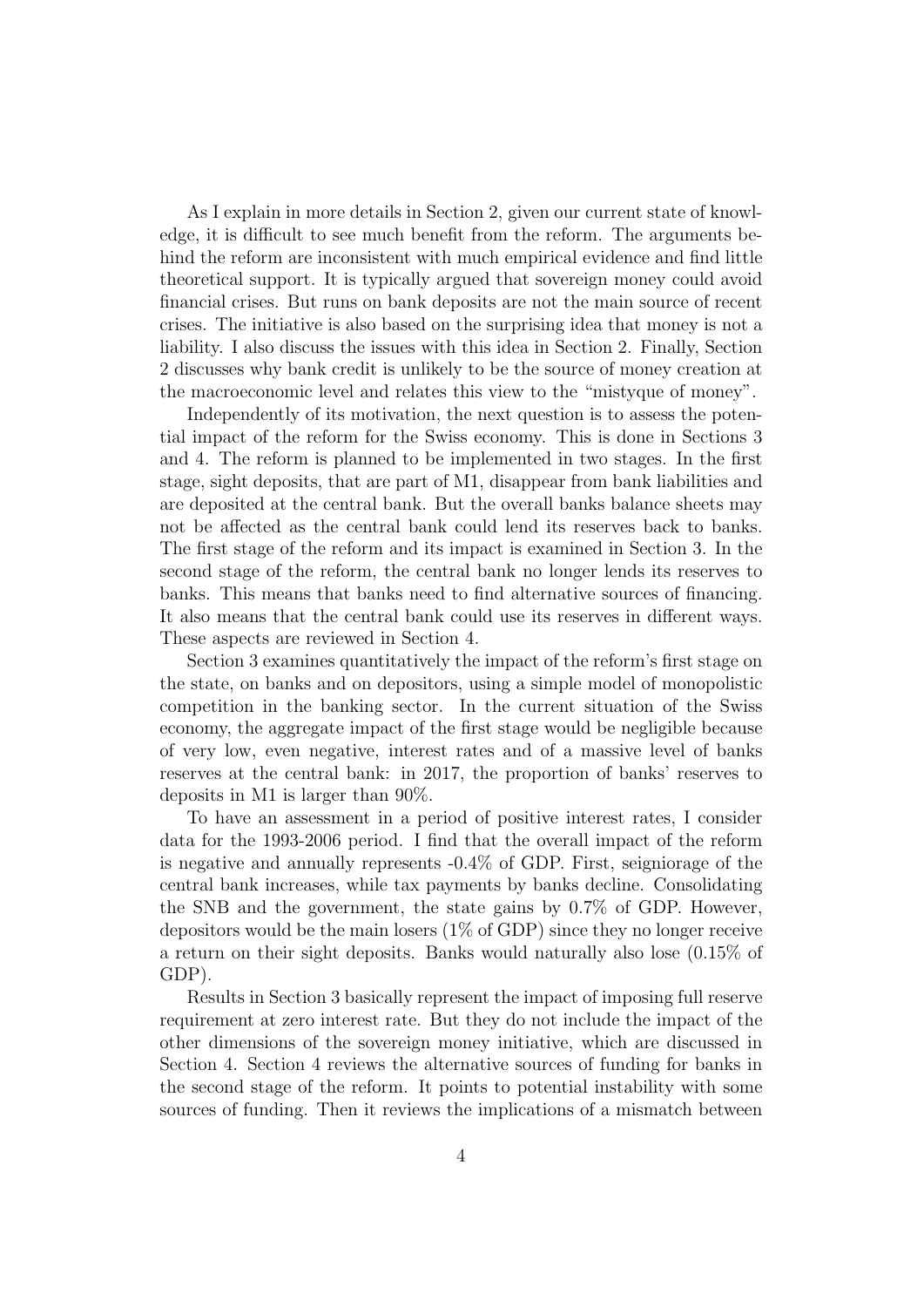SNB's assets and liabilities. Finally, it discusses the constraints and the dangers for monetary policy.

# 2 The Arguments Behind the Initiative

Several arguments backing the initiative are based on claims that are either incorrect or inconsistent with empirical evidence.

## 2.1 Mistaken Claim 1: Credit Creates Money

A major argument behind the idea of sovereign money is that money creation comes largely from the granting of credit by commercial banks. As a consequence, sovereign money could better control credit. However, there is confusion about this idea and the close relationship between money and credit is not verified at the macroeconomic level.

## 2.1.1 The confusing debate on banks and money creation

It is first useful to mention the debate about the role of banks in the creation of money.<sup>10</sup> One can distinguish between two perspectives. On the one hand, banks can create deposits when granting loans. This is well explained in textbooks when explaining the money multiplier (even if the money multiplier examples are unrealistic). On the other hand, banks serve as intermediaries between deposits and loans. As explained for example by Tobin (1963), these two perspectives are totally consistent. In equilibrium the amount of deposits created by banks has to be equal to the amount desired by depositors. And the central bank can influence this equilibrium.

However, there is a group of people that only accepts the first perspective and rejects the second one, which is obviously incorrect (see more on this below).<sup>11</sup> It is therefore claimed that banks create money "out of thin air" (aus dem nichts) and claimed or given the impression that banks can freely decide how many loans and deposits to issue. In this context, the sovereign money supporters find this freedom unacceptable and consequently believe that the central bank should control sight deposits. But this belief is based on the incorrect view of "monetary mysticism".

<sup>&</sup>lt;sup>10</sup>This debate has been particularly active in recent years on the blogosphere. For example, there have been numerous reactions to a series of blogs published by Paul Krugman.

<sup>&</sup>lt;sup>11</sup>They also argue that most economists do not understand how banks work, since in their models they tend to focus on the second perspective. In his blogs, Krugman calls this view "monetary mysticism" or "banking mysticism" and is related to the "mystique of 'money'" in Tobin (1963).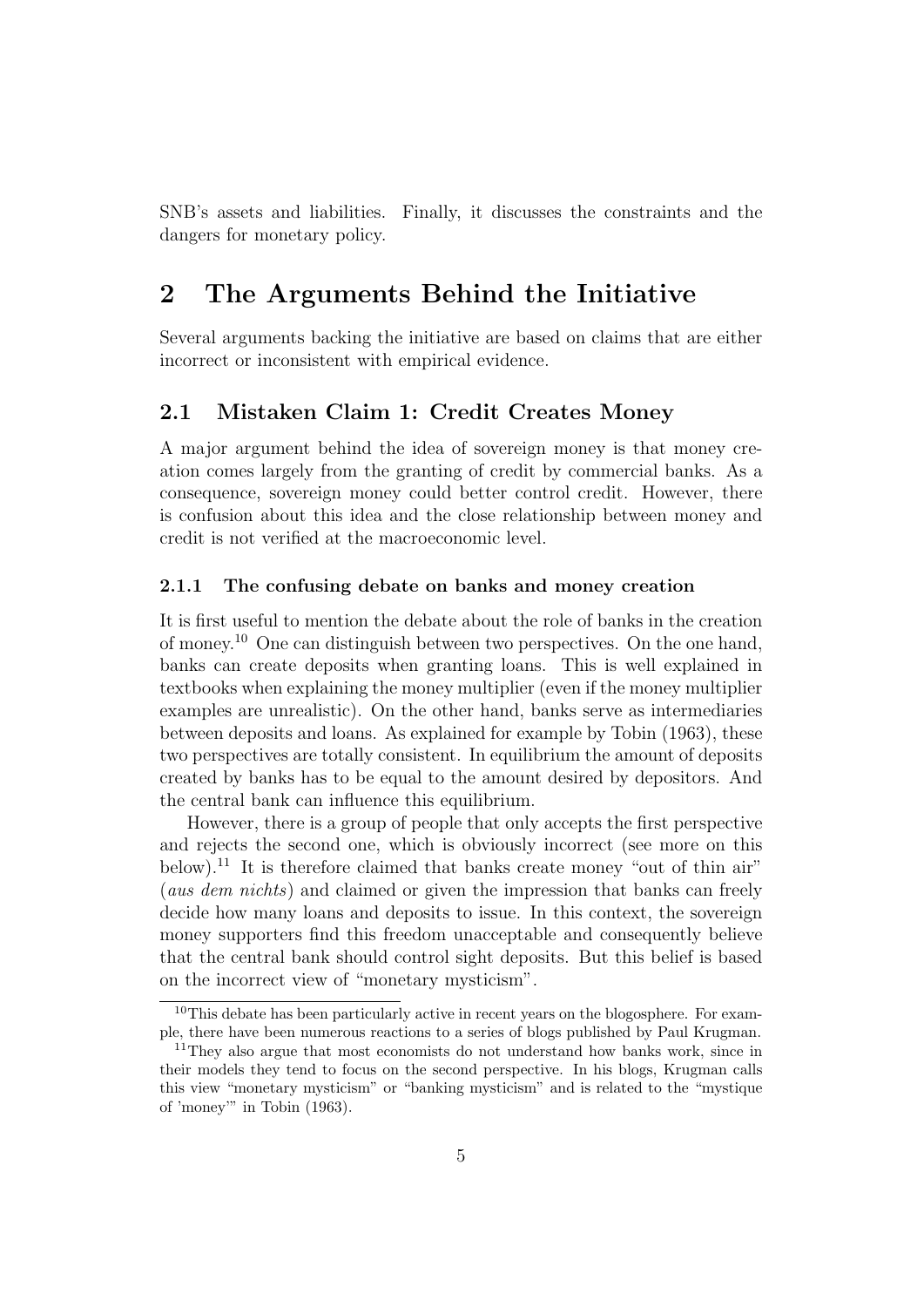Before turning to an example and to empirical evidence, two comments are worth making at this stage. First, the above discussion only talks about credit and deposits. But there are other assets and liabilities on commercial banks balance sheets, which naturally weakens the link between loans and deposits. For example, loans can be matched by non-deposit liabilities or by a decline in other assets. The second comment is about the Bank of England article by McLeay et al. (2014). Even though this article is supposed to clarify the issues of money creation, its ambiguous wording is actually creating more confusion. The article is very much in the line of Tobin (1963) that integrates the two perspectives on money creation mentioned above. However, the way the article is written initially gives the impression that only banks determine the amount of deposits through their loans. This is the reason why supporters of monetary mysticism cite McLeay et al. (2014) as supporting their view. But this not the basic message of that article.

#### 2.1.2 A simple example

Let us now turn to a simple example. At a microeconomic, partial equilibrium, level it is true that a bank can increase the quantity of deposits when it provides a loan. But this is only true at the initiation of the loan. Consider a simple example that illustrates why this is not necessarily the case once the loan is being used. Assume I want to buy a house and I ask a mortgage loan from my bank. When my bank grants me the loan, the funds are available on my checking account. So that in this initial operation my bank indeed increases money. Then I transfer immediately the funds to the seller of the house, who has an account in another bank and will see an increase in her checking account. If the seller keeps the funds in the checking account, her bank can use the funds to make a loan, as it happens in textbook examples of the money multiplier. But assume that the seller does not want to keep these funds in her checking account, as it bears a low interest, and transfers them to interest-bearing instruments of her bank (e.g., time deposits, bank bonds, savings account, etc.). Then, at the end of the day my mortgage loan has no impact on the quantity of checking accounts and on M1, as my loan is matched by an increase in interest-yielding assets of the seller. In other terms, there is no obvious link between credit and sight deposits even when considering a single loan.

It is not clear how things would change under sovereign money. If my bank grants me a loan, the funds still end up in the seller's checking account and initially increase money. How could the central bank keep money constant if the seller decided to keep the funds on her checking account? The system would need to impose that the new credit is matched by a decline in deposits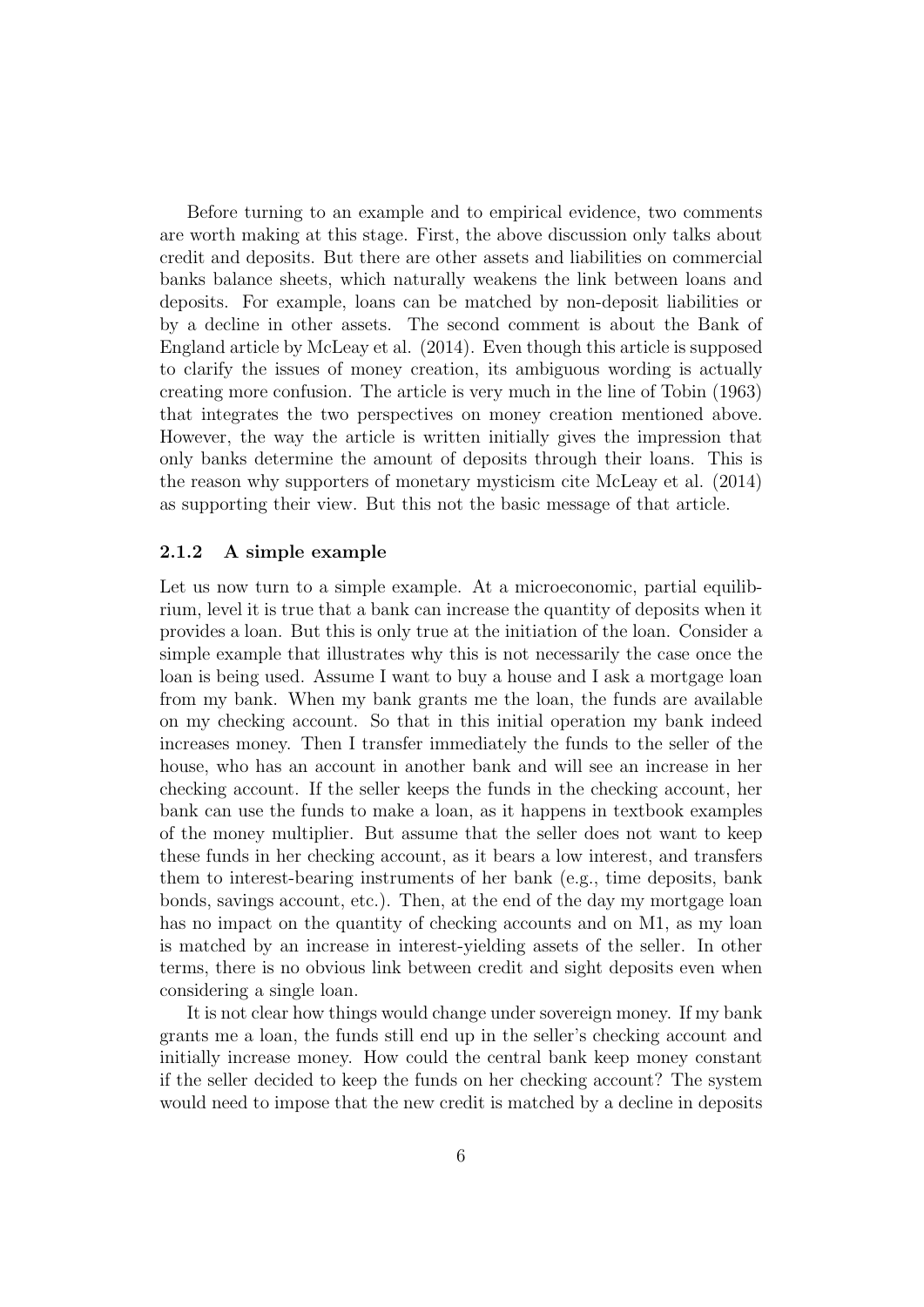at the central bank. It is not clear how this constraint would be implemented, but it would most likely be costly and disrupt the efficient allocation of credit. If such constraints are not imposed, it is difficult to see how sovereign money affects the relationship between credit and money.

#### 2.1.3 A decoupling between money and credit

As illustrated by the previous example, in general money is not generated by credit. This is confirmed by macroeconomic data. As mentioned in the Introduction, Schularick and Taylor (2012) document a decoupling between broad money and credit since World War II. This is also true for M1 and credit for Switzerland. Figure 1 shows the evolution of credit and M1 (divided by GDP and normalized to 100 in 1985q2) in Switzerland. It shows that movements in M1 are not tied to movements in bank credit. We see for example that during the credit boom in the early nineties, M1 actually decreased. Similarly, the large increases in M1 in the second half of the sample are not accompanied by large increases in credit. If we look at the correlation between the changes in money and in credit on a monthly basis from 1985 to 2015, we find a coefficient of  $-0.052$ .<sup>12</sup>

One should also notice that sight deposits represent a relatively small proportion of credit: about 25 percent in the last decades. In other terms, most of bank credit is not backed by sight deposits in Swiss francs.

### 2.1.4 The constraint of money demand

Claiming that banks create money basically assumes that money demand is totally elastic. In that case it is the supply that determines the quantity. But this assumption is not empirically realistic. A standard money market equilibrium can be written as:

$$
M^S = P \cdot L(Y, i - i^m, c) \tag{1}
$$

where  $M^S$  is nominal money supply, P is the price level and L is a real money demand function from the private sector. It typically depends positively on a measure of economic activity Y and negatively on the opportunity cost of holding money  $i-i^m$ , where  $i^m$  is the interest on money and i is the alternative interest rate, typically government bonds. The variable  $c$  represents other factors like financial technology. If we assume that prices are rigid in the short run, an increase in  $M<sup>S</sup>$  is only possible if Y increases or if i decreases. Since banks cannot directly influence Y and i, any increase in  $M<sup>S</sup>$  in the

 $12$ The correlation is also insignificant if we consider M2 or M3.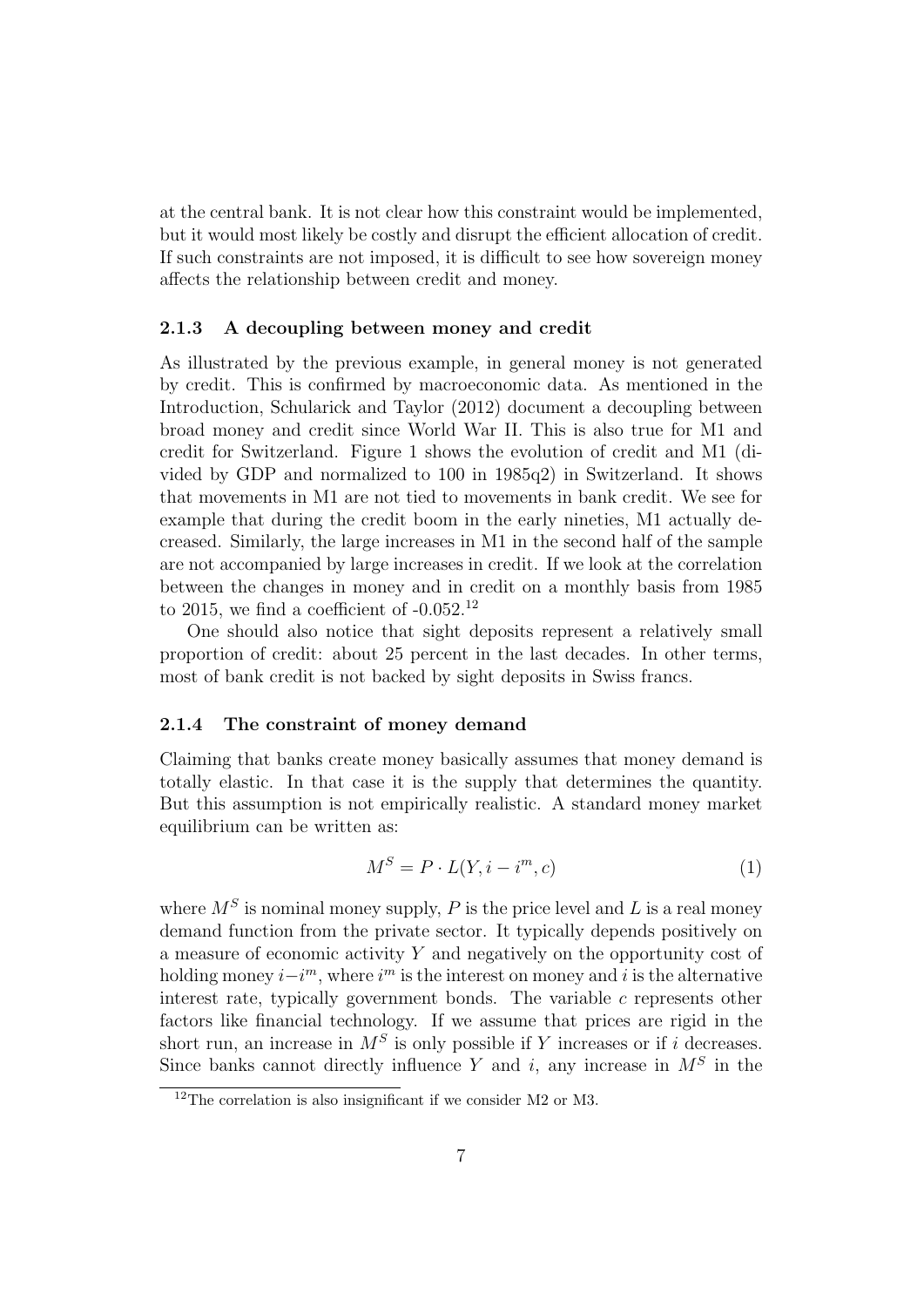Figure 1: M1 AND TOTAL CREDIT PER GDP



Data source: SNB. Data are from 1985q2 to 2017q1. Both variables are in real terms and then deflated by GDP before being transformed into indices; base 100 = 1985q2. Credit includes mortgages and is total credit issued by Swiss banks to Swiss. This is robust when considering total credit issued by Swiss banks to Swiss and foreigners.

short run cannot be directly determined by banks.<sup>13</sup> However, there is one case where money demand is elastic. This the case of a liquidity trap we are currently in. In that case equation (1) does not apply as the private sector is indifferent between money and alternative assets.

At the empirical level, there is a very long tradition of estimating money demand.<sup>14</sup> Even though these estimations are faced with econometric prob-

<sup>&</sup>lt;sup>13</sup>They could obviously have an indirect effect. For example, an increase in credit could boost economic activity, which stimulates money demand.

<sup>&</sup>lt;sup>14</sup>There has been declining attention to money demand in the last two decades as cen-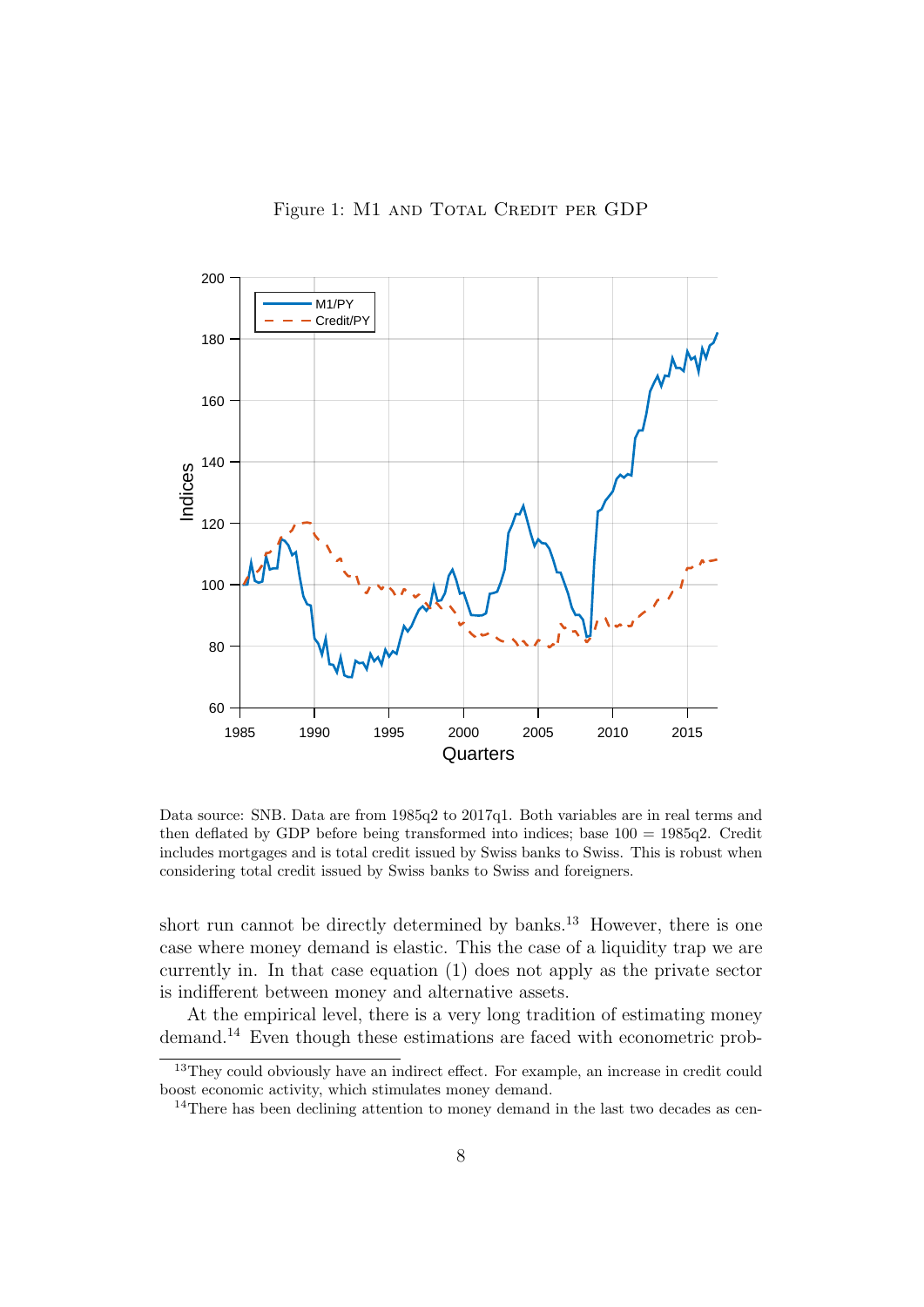lems, they tend to yield reasonable (and finite) income and interest elasticities. In the Swiss case, the focus has often been on M2 or on M3 as M1 appears less stable and less related to macroeconomic variables like inflation or output.<sup>15</sup> However, Section 3 will present a specific estimation for M1.

## 2.2 Mistaken Claim 2: Sovereign Money Avoids Financial Crises

In theory, a major advantage of a full reserve requirement system or of sovereign money is to avoid traditional bank runs, as modeled in Diamond and Dybvig (1983). This leads the defenders of the initiative to claim that a better control of money would i) eliminate financial crises; ii) avoid speculative bubbles; iii) avoid the need for a lender of last resort for banks. However, these claims have little basis and are inconsistent with empirical evidence.

#### 2.2.1 Bank runs may not be avoided

It is not the case that sovereign money can fully eliminate bank runs, since a run typically comes from liabilities other than sight deposits.<sup>16</sup> Empirically, Jordá et al. (2017) show that non-deposit bank liabilities, rather than deposits, tend to predict banking crises. Moreover, in the recent global financial crisis, demand deposits by non-financial agents only played a minor role. It is true that the crisis could be viewed in the perspective of runs, i.e., quick withdrawals of funds, as argued in particular by Gorton (2009). However, these runs were not on demand deposits. They started with the asset-backed commercial paper market and then spread to money market funds and other financial institutions.<sup>17</sup> Commercial banks were not strongly affected by a run on their checking deposits. Even in the case of British bank Northern Rock in 2007, the run came from other financial institutions, i.e., from short-run liabilities that are not included in M1. Moreover, sovereign money may actually facilitate a bank run: if the central bank offers a safe asset, it becomes easier to move out of banking liabilities when there is a decline

tral banks focused more on inflation targeting and decreased their focus on monetary aggregates.

 ${}^{15}E.g.,$  see Kirchgässner and Wolters (2010).

<sup>&</sup>lt;sup>16</sup>There could also be a run on the asset side, as customers may run down their credit lines in times of crises. See Ippolito et al. (2016) for evidence.

<sup>&</sup>lt;sup>17</sup>Gorton (2009) writes: *today's panic is not a banking panic in the sense that the tradi*tional banking system was not initially at the forefront of the "bank" run as in 1907... In the current case, the run started on off-balance sheet vehicles and led to a general sudden drying up of liquidity in the repo market, and a scramble for cash...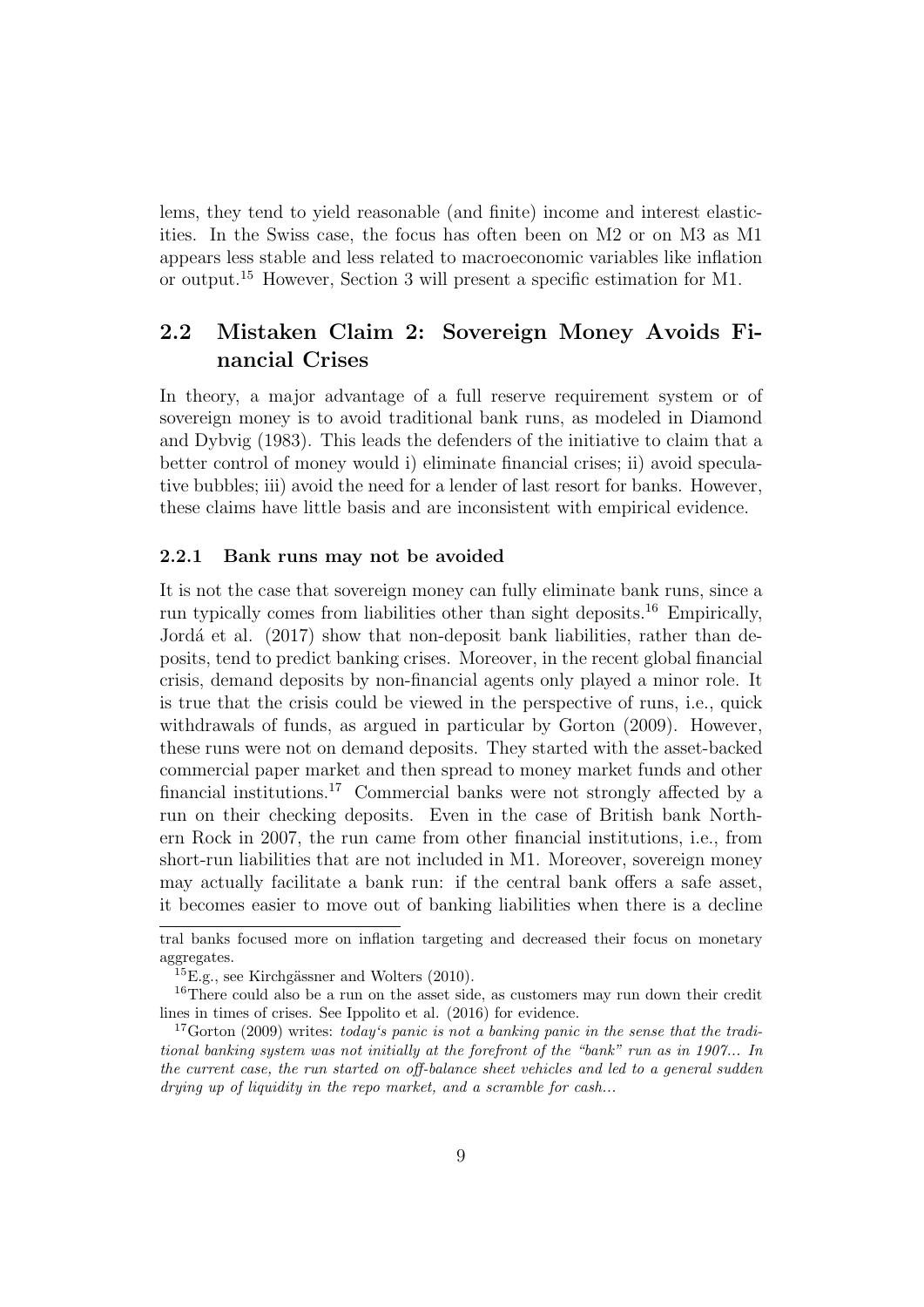in confidence in the banking system. To avoid any bank run, the sovereign money reform should add severe restrictions on banks' other liabilities.

#### 2.2.2 Iceland in 2008 as an example

An interesting case is the financial crisis in Iceland in 2008, which is one of the largest observed in history.<sup>18</sup> The three large banks expanded extraordinarily their balance sheet and their credit in the years before the crisis. In the crisis, they all went bankrupt and were all subject to a run. The main source behind the credit surge and the subsequent withdrawal came from foreign shortterm borrowing, as investors were exploiting the interest differential through carry-trade strategies. Controlling M1 in that context would clearly not help.<sup>19</sup> It may even be counterproductive: restricting M1 would imply a more restrictive monetary policy, which could increase interest rates in Krona. This would make carry trade even more attractive and increase capital flows and credit growth.

It is interesting to notice that, in Switzerland, the only bank that activated the deposit insurance scheme for its depositors in the recent financial crisis was the subsidiary of one of the Iceland banks, Kaupthing.

### 2.2.3 Empirically money is not a good indicator of financial crises

There is a vast empirical literature studying banking crises and trying to identify the determinants of crises. Different monetary aggregates and different measures of money have been considered (e.g., the level of real money or deviations from trend), but it has proven insignificant. What has proven significant in recent work, however, is credit (e.g., see Gourinchas and Obstfeld, 2012, or Schularick and Taylor, 2012). There has been much less empirical work on the causes of financial bubbles, but Jordá et al. (2016) show that credit-driven housing bubbles are particularly damaging for the economy.

More generally, periods of strong credit growth are often followed by lower economic activity. Therefore, controlling credit appears to be key for financial stability. This is by now well understood and has been motivating various aspects of financial regulation. But this is not true for money, since the correlation between money and credit is low: controlling money will not necessarily limit credit growth.

<sup>18</sup>See for example Benediktsdottir et al. (2011) for a description of the Iceland crisis.

 $19$ The proposal of sovereign money has also been suggested in a report by Sigurjónsson (2015), but the report does not explain how the financial crisis could have been avoided.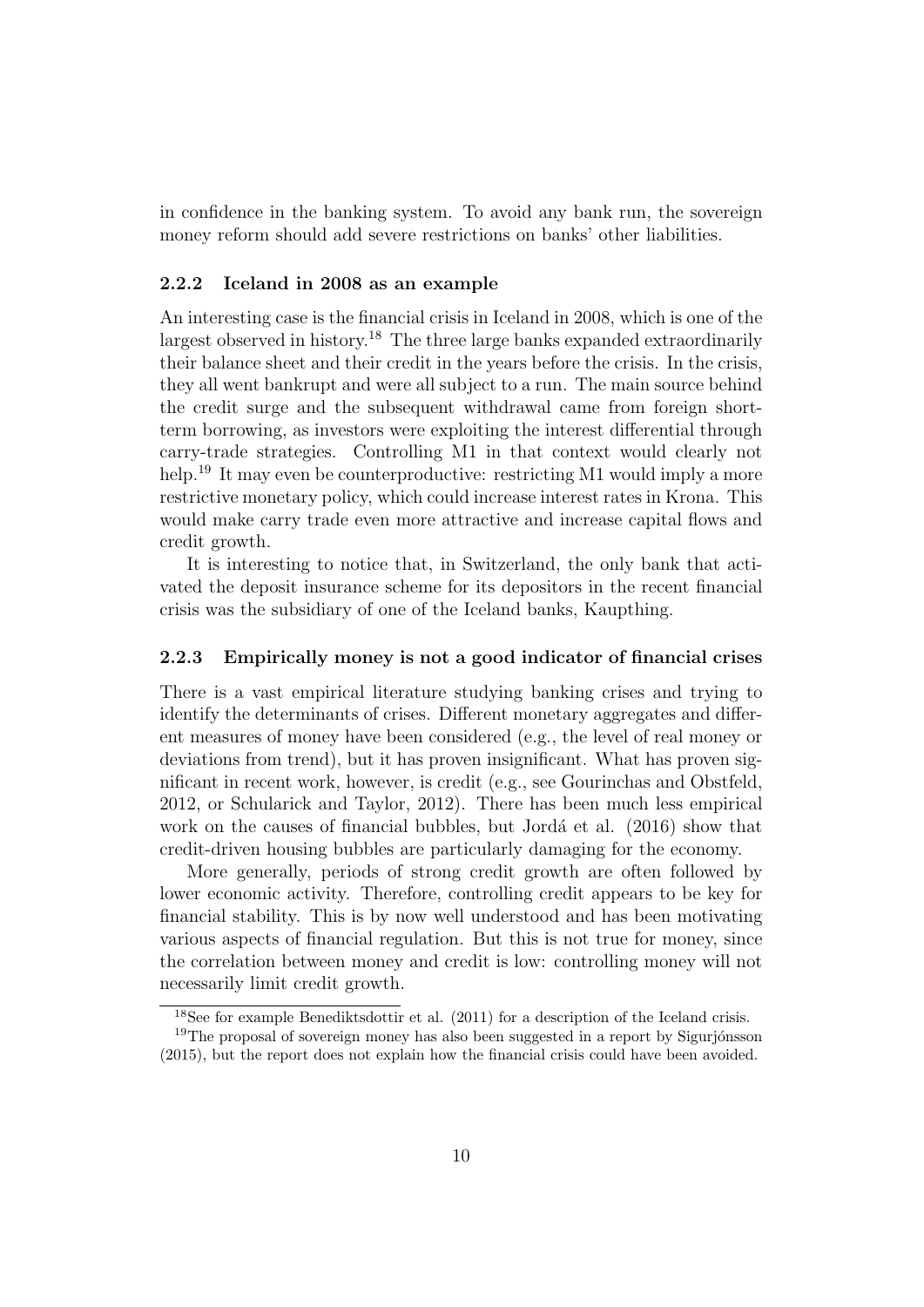### 2.2.4 A lender of last resort is still needed

The recent crisis and other episodes clearly show that when banks run into trouble it is not due to traditional bank runs. Why would sovereign money affect the role of the state as lender of last resort? Banks may still be "toobig-to-fail": a bankruptcy may endanger the whole financial system and will affect employment. Other measures of financial regulation are clearly needed to limit the probability of bankruptcy and the need for state intervention.

## 2.3 Mistaken Claim 3: Money is not a Liability

A major assumption behind the benefits of sovereign money is that money would no longer be a liability of the central bank. And if it is no longer a liability, there is no need to match money with assets and money can then be spent. This view is puzzling, since both in accounting and in monetary economics, money at the central bank (i.e., the monetary base) is always considered as a liability and matched by assets. If money were not a liability and M1 represents for example 100% of GDP, it would mean that the central bank could potentially give away the equivalent of 100% of GDP on top of its usual profits from seigniorage. This would temporarily liberate a substantial amount of resources that could be used in many different ways (e.g., lowering taxes, increasing spending, lowering the debt, subsidizing credit, etc.). $^{20}$ 

## 2.3.1 No reason to change fiscal policies

There are fundamental issues with using central bank assets for fiscal or credit policies. The first issue is that there is no reason why the state should change other aspects of its policies in the case of a monetary reform. This is because sovereign money differs little from debt so that the policies considered are already possible by changing government debt. Changing other policies because of sovereign money would be suboptimal. For example, consider the current situation of a liquidity trap. In standard models, money and debt are actually equivalent in this situation. As a thought exercise, assume that nominal interests rates on government debt are zero for a very long period.<sup>21</sup> In that case, money and bonds are very similar since no interest has to be paid on either bonds or money. Bonds mature, but they can be rolled over. Therefore, the consolidated state (government  $+$  central bank) can issue either bonds or money. This means that if the central bank buys government

<sup>&</sup>lt;sup>20</sup>If this view were true, one could wonder why countries would not have already used the resources.

<sup>&</sup>lt;sup>21</sup>See Bacchetta et al.  $(2016)$  for a formal analysis of a persistent liquidity trap.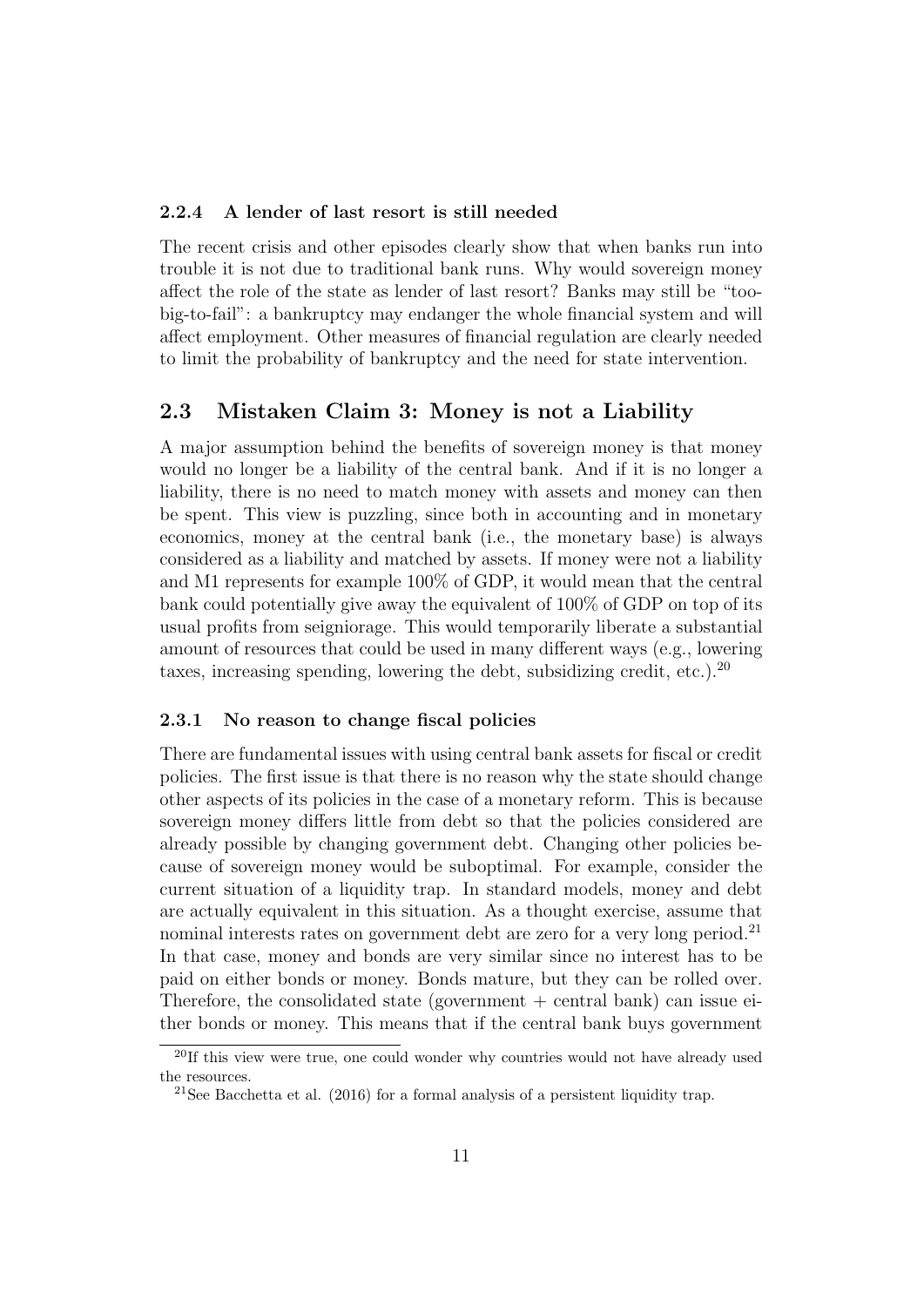debt by issuing money, the consolidated state debt position is unaffected. Whatever can be done with money can be done with debt.

#### 2.3.2 A central bank needs to hold assets

The second issue is that it is important for a central bank to hold enough assets. There are at least two main reasons for this. First, assets are useful to conduct monetary policy. The central bank may want to be more restrictive and sell its assets to reduce money supply. Or the central bank may want to change the currency or the maturity composition of its assets through foreign exchange interventions or different types of quantitative easing. Not having enough assets may therefore seriously handicap the central bank.

The second reason for the central bank to hold assets is to provide a guarantee for the currency. Currently, banks hold deposits at the central bank because they trust the central bank and because they know that they can withdraw their funds immediately. With sovereign money, deposits at the central bank are not determined by commercial banks and may be less fickle. But reductions in deposits may still occur and may be caused by a decline in trust in the system. If the central bank gets rid of its assets, it will clearly lose credibility and trust in the system may indeed decline.

## 2.4 Mistaken Claim 4: The Benes-Kumhof Paper Gives Support to the Swiss Sovereign Money Reform

The initiative committee cites the working paper by Benes and Kumhof (2012, henceforth BK) and claims that "the IMF confirms the positive impact of the sovereign money reform". This claim is abusive for three reasons. First, the working paper by BK is simply an academic investigation and is not the official IMF position.<sup>22</sup> Second, the study is analyzing a reform that is quite different from the initiative submitted to the Swiss people. Some of the key differences between the initiative and the "Chicago plan" experiment in BK are the following: i) BK consider full reserve requirements and not sovereign money; ii) BK have only one type of deposits, so that reserve requirement applies to all deposits and not only to sight deposits as in the initiative; iii) in BK, central bank reserves, and therefore deposits, can yield an interest, while there would be no interest on reserves in the initiative;

 $22$ On the first page it is written: This Working Paper should not be reported as representing the views of the IMF. The views expressed in this Working Paper are those of the author(s) and do not necessarily represent those of the IMF or IMF policy. Working Papers describe research in progress by the author(s) and are published to elicit comments and to further debate.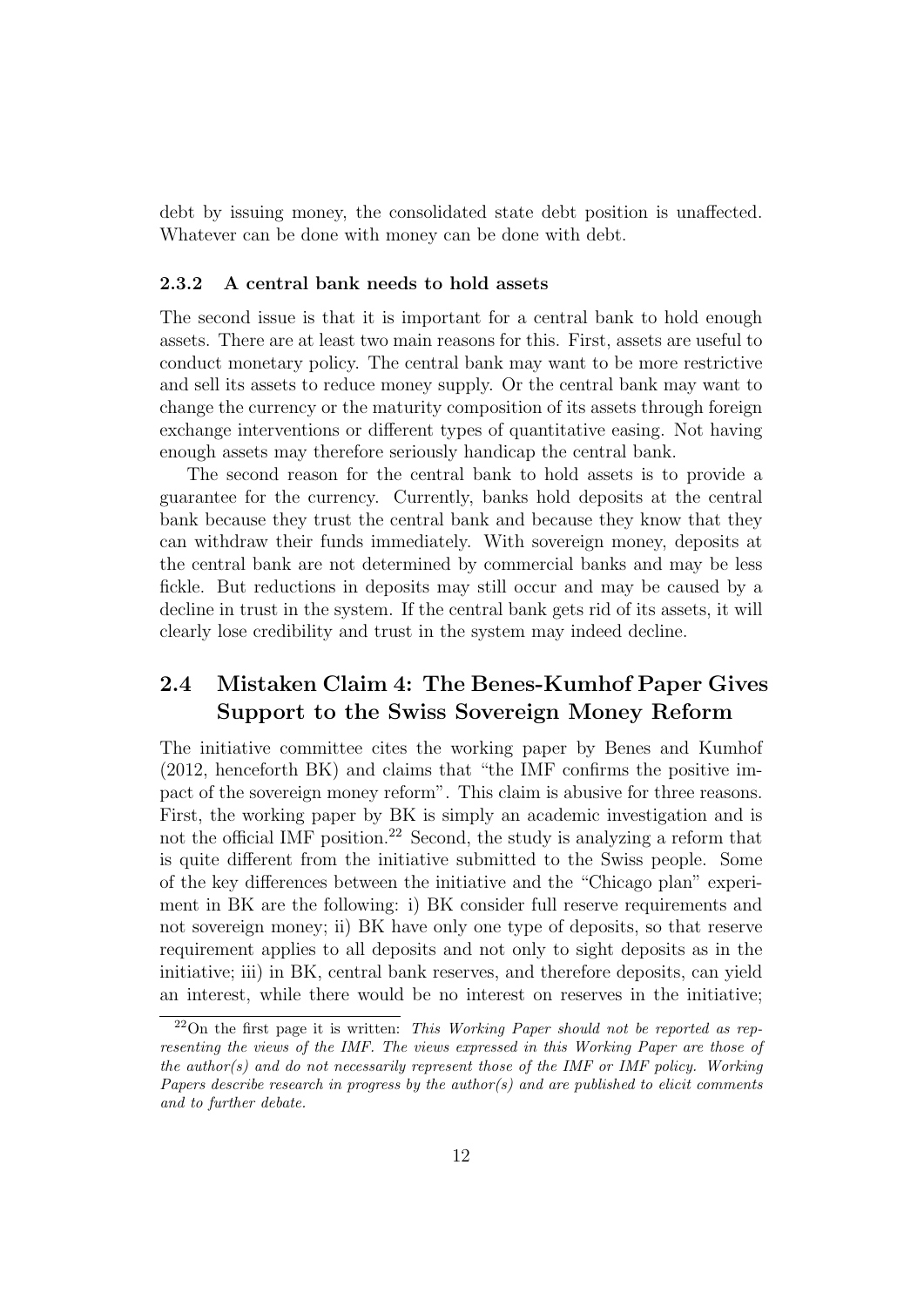iv) in the second stage of the reform, the central bank would use money to buy back government and mortgage debt in BK. In the initiative, the central bank would distribute the money to the government. Because of these key differences, the impact of the BK experiment are quite different from the initiative.

The third reason why the reference to BK is misleading is that the environment considered does not correspond to important features of the Swiss economy. One feature is that the Swiss economy is currently in a liquidity trap and the existing amount of central bank reserves is already very large. The monetary reform would therefore not increase substantially the reserves at the central bank. Another key feature is that Switzerland is an open economy. This has several implications. First, the real interest rate is strongly influenced by foreign interest rates. Second, banks can easily change their assets and liabilities by changing their positions with non residents. Third, there is currency substitution and alternative currencies, mainly euros and dollars, can be used for transaction purposes.

All these differences mean that the results from BK are not relevant for the sovereign money initiative. The Chicago plan experiment in BK increases the steady-state level of output by  $10\%$  through three channels.<sup>23</sup> First, there is a large decline in the real interest rate that boosts investment. But the decline in interest rate comes mainly from the debt purchases by the central bank in the second stage of the reform. This aspect is not considered in the initiative. Moreover, the real interest can decline because the model is a closed economy. In an open economy model, this would typically not happen. The second channel is a decrease in distortionary taxes by a large increase in seigniorage (3.6% of GDP). I will explain below that the increase in seigniorage in Switzerland is much lower than that, so that the potential decrease in taxes is limited. On the other hand, by not paying interest on reserves in the sovereign money reform, seigniorage is also very distortionary. I show below that the loss for depositors is larger than the gain for the state. Therefore, the second channel does not appear relevant. The third channel reflects a decline in monitoring costs due to the reduction in credit. But the sovereign money initiative does not foresee a decline in credit. Moreover, the role of monitoring costs in the BK is somewhat odd: it implies by assumption that the smaller the banking sector the better.

The above discussion therefore shows that the three channels in BK would not apply to the proposed sovereign money reform in Switzerland.

<sup>&</sup>lt;sup>23</sup>Another issue is that the BK model is not standard and incorporates several debatable assumptions. It is also difficult to see the role of each assumption on the results. A more detailed discussion of these issues would become quite technical for this survey.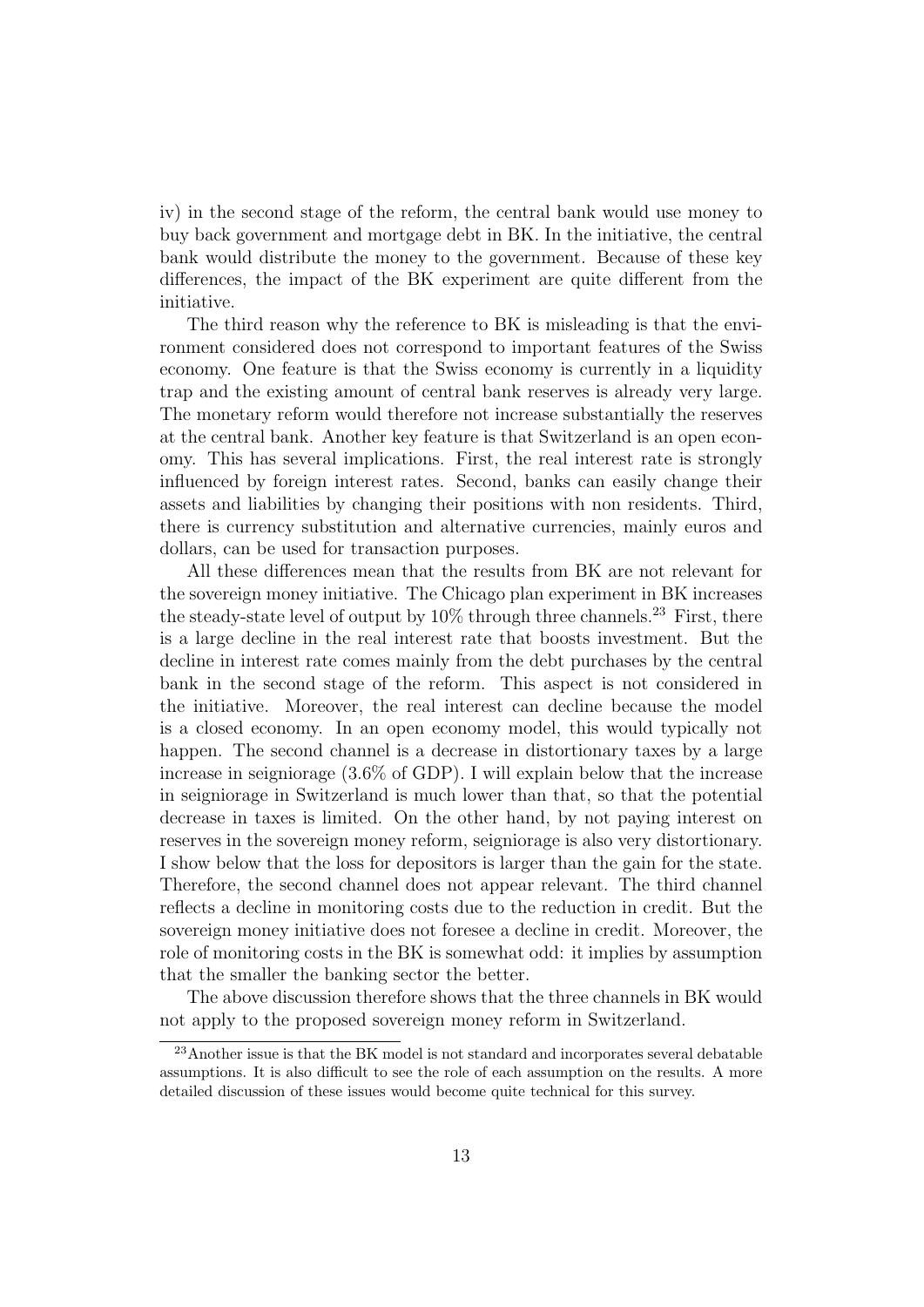# 3 The Impact of Sovereign Money in Switzerland: Stage 1

This section considers the first stage of this reform, where sight deposits are excluded from banks' balance sheets, but where bank funding is unchanged due to loans from the central bank. The focus is on the redistribution of resources among banks, the state and depositors. The analysis shows that, not surprisingly, the central bank gains because it does not pay any interest rate on deposits. On the other hand, this lack of interest payment make depositors lose, as they also have to pay for operational costs. Banks are only affected to the extent that there is more competition with negative return deposits. The impact analysis from this section is actually similar to the case of full reserve requirements. After describing the overall framework in the next subsection, I present the model and the numerical results.

## 3.1 Overview

The reform implies that all sight deposits are no longer on the balance sheets of commercial banks. This may imply lower funding for banks. If this is the case, in the first stage of the reform, the SNB lends the funds to banks. More specifically, let  $H$  be the monetary base before the reform, which is made of bank notes and of banks' reserves at the central bank. With the reform, banks would transfer deposits in M1 to the SNB, and are likely to reduce their initial reserves.<sup>24</sup> This is the quantity of funds that is no longer available to banks for their lending or investment activities. If the SNB lends the equivalent amount to banks, their total resources are unchanged.

Before the reform, the banks balance sheet can be written as:

$$
\widetilde{H} + B + L = \widetilde{M1} + S + O + E \tag{2}
$$

where  $B$  are the net assets held by banks  $(B \text{ could be negative})$ ,  $L$  are loans,  $S$  are savings deposits, O represents other sources of funding, and  $E$  is equity.  $H$  are reserves at the SNB and are equal to  $H$  minus bills and coins. They yield zero interest rate.  $M1$  represents sight deposits  $(M1)$  minus bills and coins). After the reform,  $\overline{M1}$  disappear from banks balance sheets and  $\overline{H}$  is likely to decrease. Banks receive a loan  $L^{cb}$  from the central bank. This is illustrated in Figure 2, which shows the commercial banks and the central bank balance sheets. The relative size of the various items in the Figure is proportional to their average actual size in the last two decades.

 $24$ There is uncertainty as to how many reserves banks would still need if they no longer have demand deposits on their balance sheet.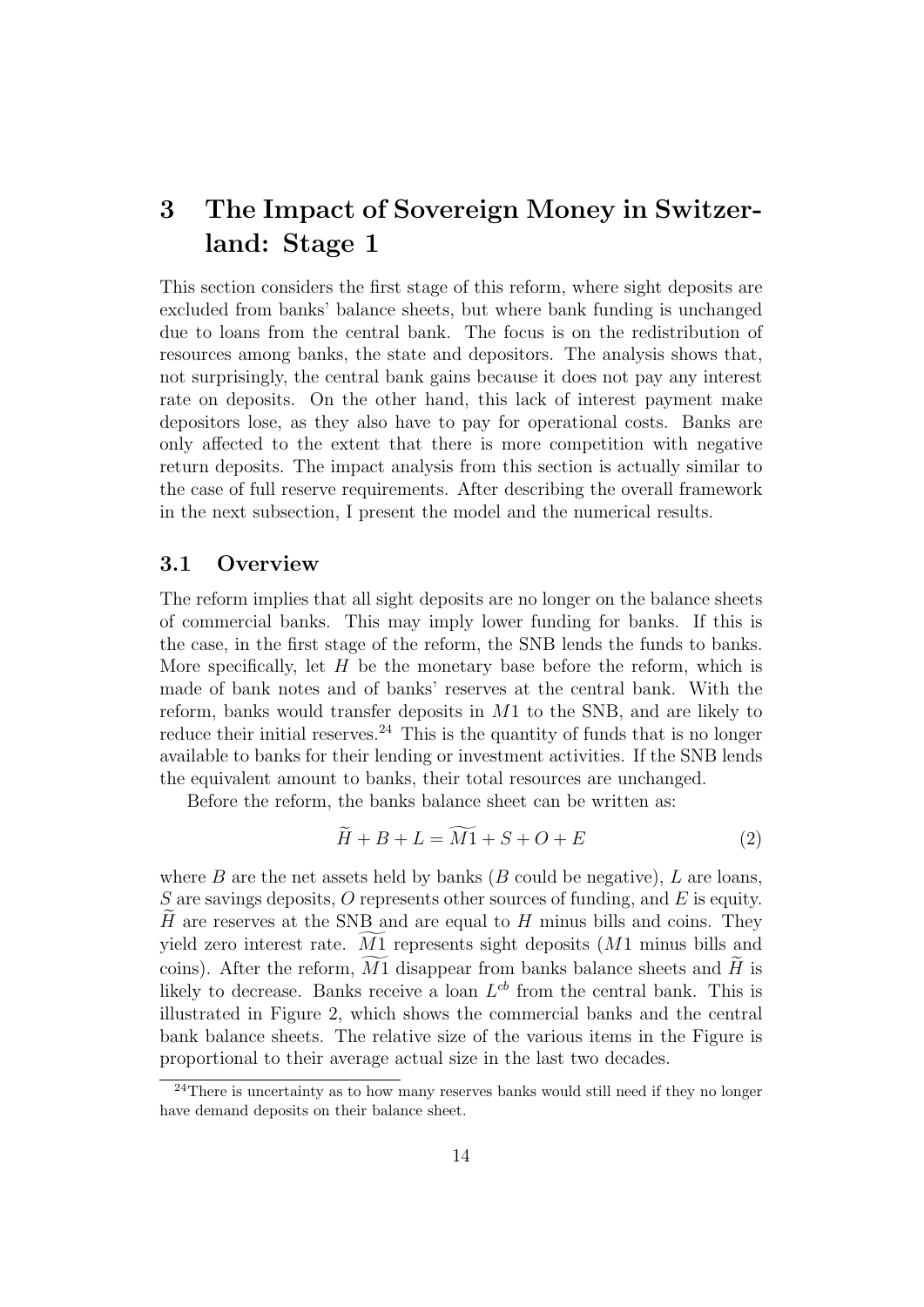

Figure 2: Central Banks and Commercial Banks: Prior Vs Post to the Reform

*Notes : A* are total central bank assets,  $\widetilde{H}$ <sup>-</sup> ( $\widetilde{H}$ <sup>+</sup>) is monetary base minus banknotes and coins before (after) the reform,  $L$  are loans issued by banks,  $B$  are remaining banks assets,  $\widetilde{M1}$  ( $\widetilde{M1}^+$ ) is money aggregate M1 minus banknotes and coins before (after) the reform, S is savings deposits, E is banks capital, O are other banks liabilities and  $L^{CB}$  is the loan the central bank makes to banks after the reform. Areas are proportional using data from December 1996 to June 2017 compiled by the SNB.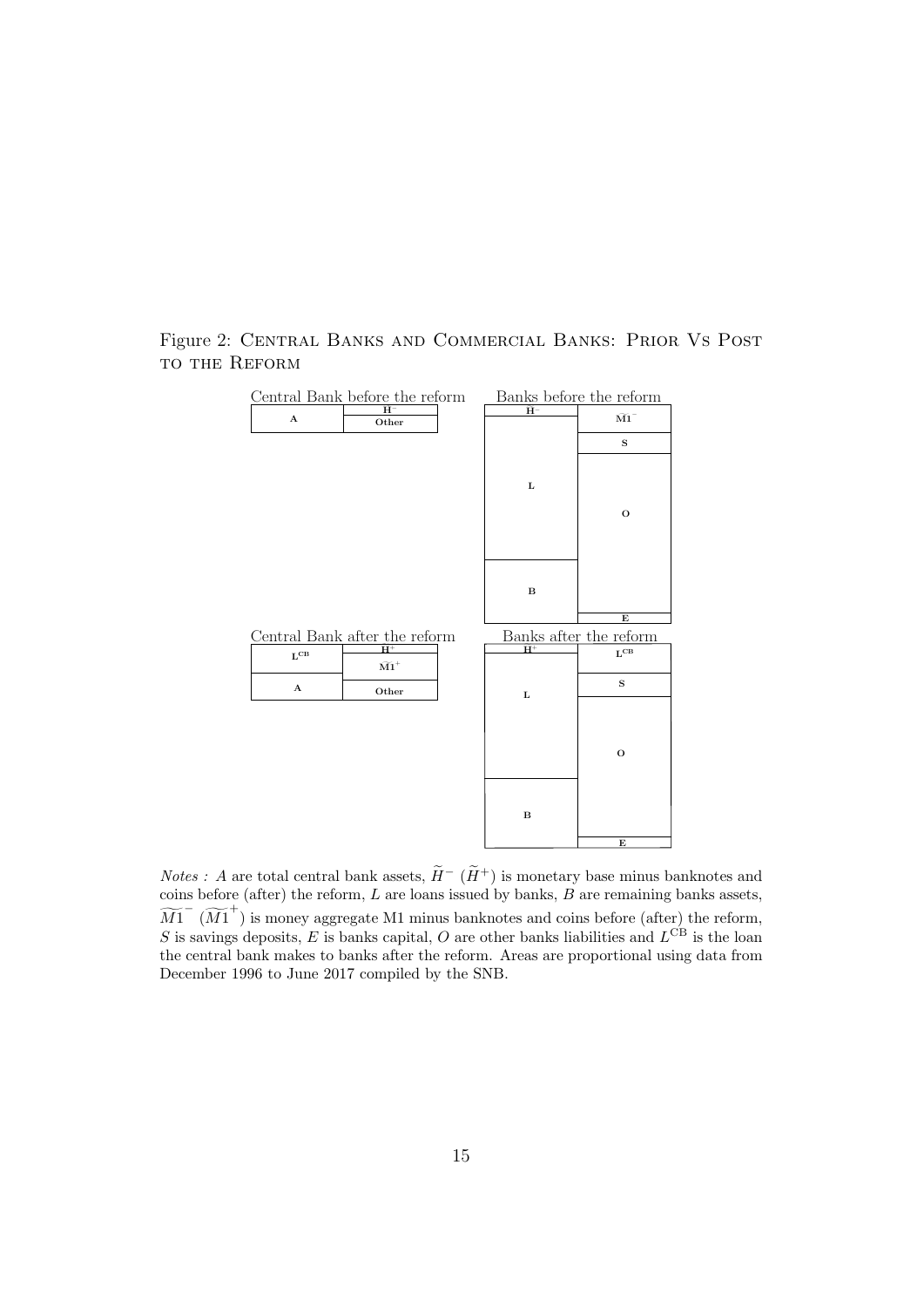The objective is to analyze the revenue impact for the state, i.e., government and central bank, for banks and for depositors. Three key aspects will influence the analysis. First, an important aspect of the reform is that the SNB would not pay any interest on reserves so that sight deposits would no longer yield any interest. This implies that the opportunity cost of holding money is higher, which has been shown to lower welfare.<sup>25</sup> Moreover, this will decrease money demand M1. Let m1 represent M1 in proportion of GDP:  $m1 = M1/PY$ ; and let  $m1$ <sup>-</sup> and  $m1$ <sup>+</sup> be the levels of money before and after the reform. For the quantitative estimation, it is key to estimate  $\Delta m_1 = m_1 - m_1$ <sup>+</sup>. For this purpose we need an estimate of the interest elasticity of money demand and this is done in the Appendix for the period before the liquidity trap. The important result is the point estimate for interest elasticity of money demand which is  $-0.13$ . Even though the estimation is derived from a relatively short sample of 22 years, this estimate is in line with the recent estimations of Benati (2016) who considers a sample from 1948 to 2015. This implies that a one percentage point decrease in the interest rate on sight deposits decreases real money demand by 13 percent. Below I estimate the decline in the average return on sight deposits to be 2.69. This implies that the reduction in money demand is  $\Delta m1 = -35.0\%$ .

Second, it is important to distinguish between the current situation of a liquidity trap with interest rates close to zero from a more "normal" situation with positive interest rates. For the more normal period, the estimates will be based on the period 1993-2006. Figure 3 shows the evolution of interest rates during that period. Even though the available data starts in 1984, I start the analysis in 1993 to avoid the high interest rate period of 1989-1992.

Third, the impact of the reform depends on the competitive structure of the banking industry. This is a complex issue, since banks offer multiple products. It is also possible that the competitive structure is affected by the reform. I will abstract from these complexities and follow the macroeconomic literature that assumes monopolistic competition in the loans and the deposit markets.<sup>26</sup> The next section lays out the underlying model and derives the markups used in the numerical analysis.

 ${}^{25}E.g.,$  see Curdia and Woodford (2011). This point is related to the Friedman rule, a basic result in monetary economics. It says that the optimal level of nominal interest rates on bonds should be zero to eliminate the cost of holding money (when money yields zero interest). Since bonds rates are usually positive, it is optimal to pay a positive interest rate on money.

<sup>26</sup>Obviously, a simplified macroeconomic model does not deal with microeconomic aspects that may turn out to be significant. For example, there is evidence that sight deposits provide useful information to banks and improves loan monitoring (see Mester et al. (2007). A decline in sight deposits would decrease this information value.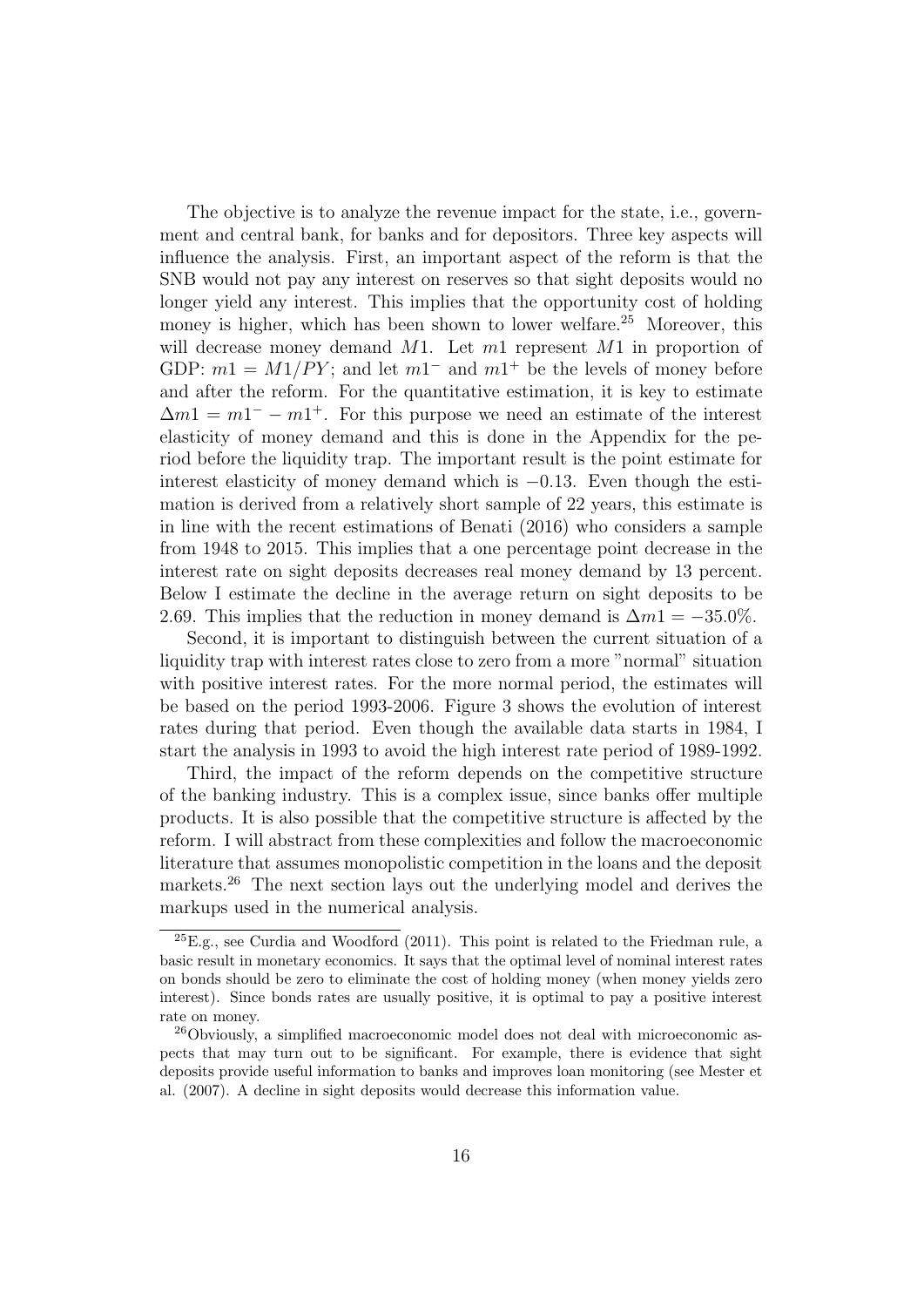Figure 3: INTEREST RATES, 1984-2006



Data source: SNB. Interest rate on 10-year Government bonds.

## 3.2 A Simple Model of Monopolistically Competitive Banks

The model is in line with standard models of banking at the macroeconomic level. Although stylized, this approach allows to determine broadly the magnitude of the effect of the reform. In general, banks offer multiple products in imperfectly competitive markets. To simplify, I assume that there is monopolistic competition with constant markups, generated by Dixit-Stiglitz preferences for deposits and loans. Moreover, the analysis of loans and deposits can be separated as in the Monti-Klein model.<sup>27</sup>

There are four interest rates:  $i<sup>m</sup>$  on sight deposits,  $i<sup>s</sup>$  on savings deposit,  $i<sup>l</sup>$  on loans, and i on safe bonds. The safe interest rate i is a "reference" rate that applies to government bonds and to the interbank market. I also

<sup>&</sup>lt;sup>27</sup>See, for example, Generali et al.  $(2010)$  for similar set of assumptions in a DSGE model.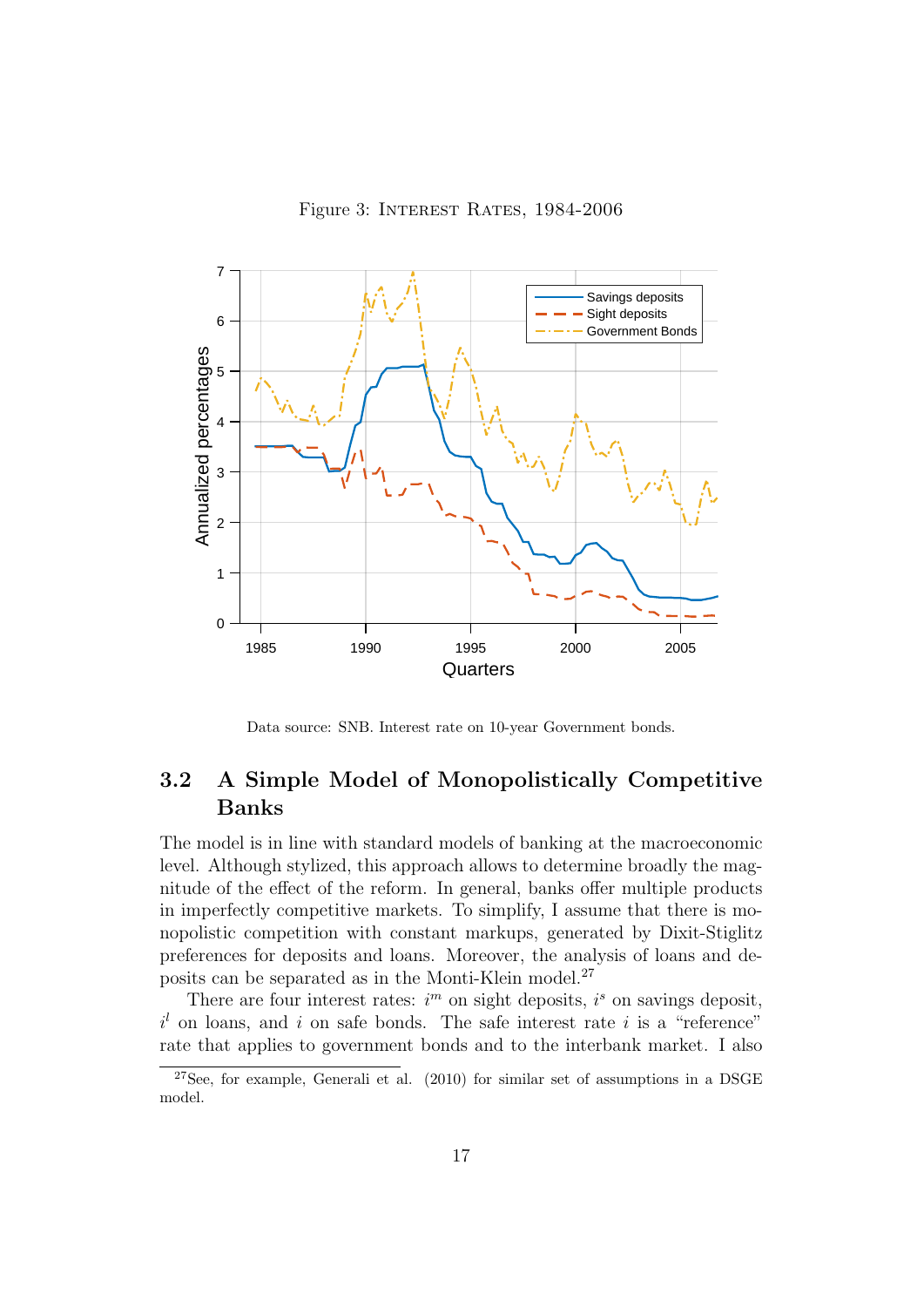assume it is the rate at which the SNB would lend to banks.

From profit maximization by monopolistic banks, the difference between the savings interest rate and the bonds interest rate is given by:

$$
i^s = (1 - \mu^d)i
$$
\n<sup>(3)</sup>

where  $\mu^d$  is the markdown applying to both savings and sight deposits. This abstracts from any cost of managing savings deposits. In the Dixit-Stiglitz framework the markdown is given by the substitutability across bank deposits and is given by  $1 - \mu^d = \varepsilon^d/(\varepsilon^d - 1)$ , where  $\varepsilon^d$  is the elasticity across bank deposits.<sup>28</sup> I also assume that there is a proportional cost  $c$  for banks to run sight deposits.<sup>29</sup> In that case, the interest rate on sight deposits is given by:

$$
i^{m} = (1 - \mu^{d})(i - c)
$$
 (4)

Banks profits per unit of sight deposits are simply given by:  $\Pi = i - (i^m - c) =$  $\mu^d(i-c)$ .

With sovereign monetary reform, the reference interest rate for banks on sight deposits is zero. Since banks incur a cost  $c$  in managing sight deposits, I assume that they charge a proportional fee  $\tau$  to depositors. In that case, banks still have an incentive to offer sight deposits. For simplicity, I assume that  $\tau = c$ . This neglects the markup of banks in this case, but it is difficult to estimate such a markup when depositors get a negative return. Under this assumption, bank profits on sight deposits are now zero. The decline in return to depositors is equal to  $i^{m} + c$ . To estimate the total cost for depositors, the decline in return should be multiplied by the amount of sight deposits.

To quantify the analysis, I consider the 1993-2006 period, avoiding the high interest rate period of 1989-1992. During this period, the average interest rates are  $i = 3.32$ ,  $i^s = 1.83$ ,  $i^m = 0.76$ . From (3), this implies that  $1 - \mu^d = 0.55$  or  $\mu^d = 0.45$ . This implies an elasticity of substitution  $\varepsilon^d = -1.23$ .<sup>30</sup> From (4), we have  $c = 1.93$ . Therefore, the sovereign money reform implies a decline in the return to depositors of 2.69. The decline in bank profits per unit of deposits,  $\mu^{d}(i - c)$ , is equal to 0.62.

<sup>&</sup>lt;sup>28</sup>Notice that this elasticity is different from  $\alpha_2$ , which represents the elasticity between sight deposits and other assets.

<sup>29</sup>For simplicity, I assume that there are only variable costs, even though in reality fixed costs are significant.

<sup>30</sup>Notice that this estimated elasticity is relatively low. This is explained in part by the assumption of no operational cost for savings deposits.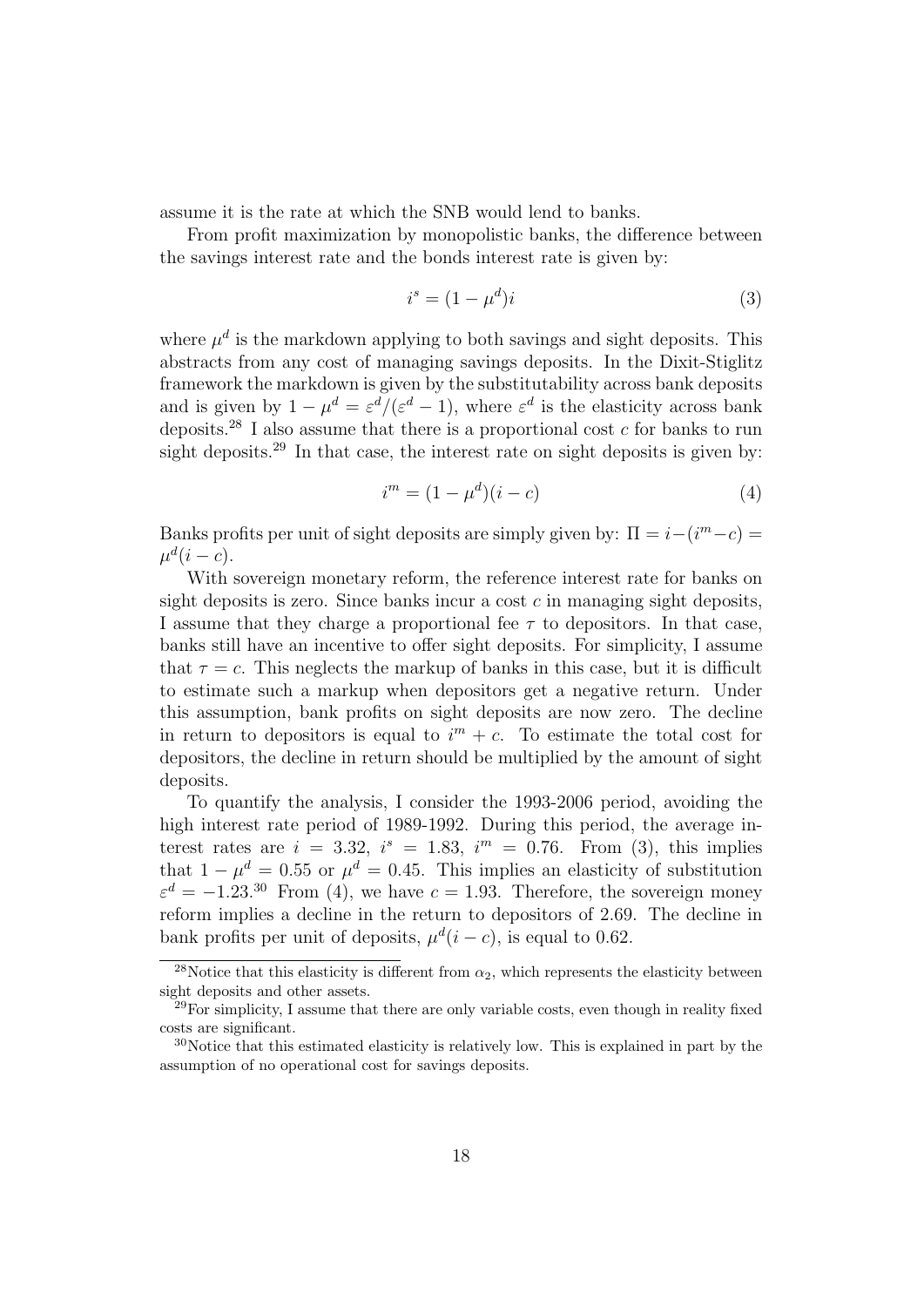## 3.3 Additional Revenue for the State

#### 3.3.1 Computing additional revenue

A major argument for sovereign money is the increase in revenue for the state. Commercial banks can make a profit by paying a low interest rate on sight deposits and lending the same amount at a higher rate. If instead the central bank controls sight deposits, it can reap these profits. The additional revenue is basically the increase in seigniorage minus two items that are otherwise paid by commercial banks. First, when banks make profits by issuing sight deposits, they pay taxes to the state. With sovereign money these taxes would disappear. Second, there is a cost to manage sight deposits and the liquidity and payment services they provide. At this stage, it is not clear who will pay these costs, but some of these costs may be paid by the central bank. To summarize, the additional revenue from sovereign money can be expressed as:<sup>31</sup>

$$
\Delta \text{Revenue} = i \cdot (m1^+ - h^-) - Taxes^- - Costs^+ \tag{5}
$$

where  $h^- = H^-/PY$ . Equation (5) assumes that banks do not keep any central bank deposits on their balance sheet after the reform.<sup>32</sup> For convenience, in the numerical analysis I will abstract from  $Costs^+$ , as they are difficult to estimate. Notice that under sovereign money the interest differential is simply *i*, because no interest is paid on money. Instead the interest rate differential for commercial banks is  $i - i<sup>m</sup>$  as they typically pay an interest on money. For an estimation of revenue, we should distinguish between the situation of a liquidity trap that we are in now and more normal times.

### 3.3.2 No increase in revenue in the current liquidity trap

In the current situation, sovereign money would give no additional gain to the central bank. First, interest rates are about zero so that  $i = 0$ . Moreover the level of bank reserves is close to the level of demand deposits. These reserves are likely to be mostly replaced by sight deposits. Therefore sovereign money would increase little the central bank balance sheet and would have no impact

<sup>&</sup>lt;sup>31</sup>There are two ways to look at seigniorage. First, a central bank earns revenues by issuing money at a low or zero interest rate and lending it at a higher interest rate. In that case seigniorage is equal to the interest differential times the stock of money. In the second perspective seigniorage is simply the money created by the central bank. Although the two perspectives appear different, under some mild conditions they turn out to be equivalent in present value. We focus on the first approach.

<sup>&</sup>lt;sup>32</sup>This has a negligible impact on the numerical results as h is very small (less than 1 percent of GDP) in the sample under consideration, i.e., before the global financial crisis.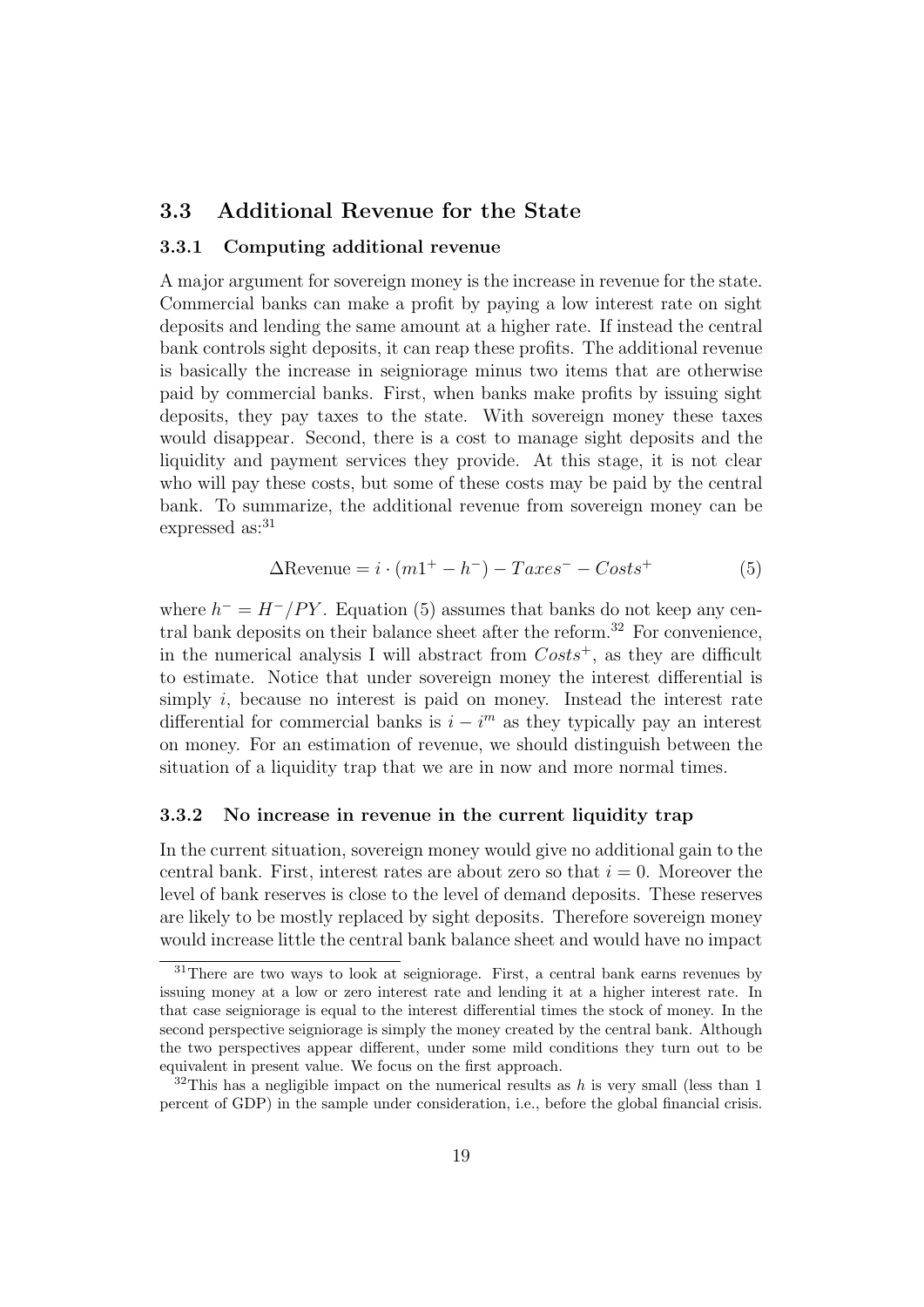on its profits. If the state has to incur some additional costs from managing M1, the net impact could even be negative.

#### 3.3.3 Increase in revenue in more normal times

Things will be different if we exit the liquidity trap, where interest rates would be positive, while money demand would be lower. The additional amount of seigniorage with sovereign money will obviously depend on how these variables change. It is natural to assume that the SNB lends its additional resources to commercial banks at rate *i*. If we compute  $i \cdot (m_1 + - h^-)$  over the period 1993-2006, we find an annual rate of 0.79% of GDP.

To compute the net gain for the state, we need to have an estimate of taxes paid by banks on profits from sight deposit operations. Below I show that that the decline in bank profits is 0.22% of GDP. If we assume a tax rate of 35%, lost taxes would represent 0.08% of GDP. This implies that the net gain for the state, abstracting from operational costs, would be 0.71% of GDP. Using 2015 GDP, this would make CHF 4.6 billions. This number is not insignificant, but it should be put in perspective by comparing it to recent SNB profits (CHF 24.5 billion in 2016) and to SNB profits that would occur in a period of high interest rates.

## 3.4 Implications for Depositors

In this section, the sovereign money reform has the same implications as a 100% reserve requirement. There is an extensive literature on reserve requirements that shows that they act as a tax on deposits.<sup>33</sup> With  $100\%$  reserve requirement, abstracting from operational costs, the tax is simply equal to the reference interest rate  $i$  (the marginal interest rate a bank would get if it did not have to hold reserves at the SNB). With perfect competition in banking, this cost would be fully passed trough to depositors. In our context of monopolist competition and in presence of management costs  $c$ , we saw that the per unit cost is  $i^{m} + c$ . The additional tax on depositors from the reform can be simply computed as  $(i<sup>m</sup> + c) \cdot (m1<sup>-</sup> - h<sup>-</sup>)$ .<sup>34</sup> For the 1993-2006 period, this gives a loss of 1.00%.

<sup>33</sup>Under some conditions, reserve requirements are equal to a tax on deposits combined with an open market operation. See Bacchetta and Caminal (1994).

 $34$ It can be argued that the tax should be computed on the new money demand, i.e.,  $i<sup>s</sup> \cdot (m1<sup>+</sup> - h<sup>-</sup>)$ . However, when m1 decreases depositors enjoy fewer services from sight deposits or have to incur higher costs. A simple approximation of these costs is  $(i<sup>m</sup> + c)$ .  $\Delta m$ 1, and is captured by using  $m1^-$  instead of  $m1^+$ . The precise measure of these costs actually depends on the motives for holding money. For an analysis of the welfare cost for depositors in a more structured analysis, see Bacchetta and Caminal (1992).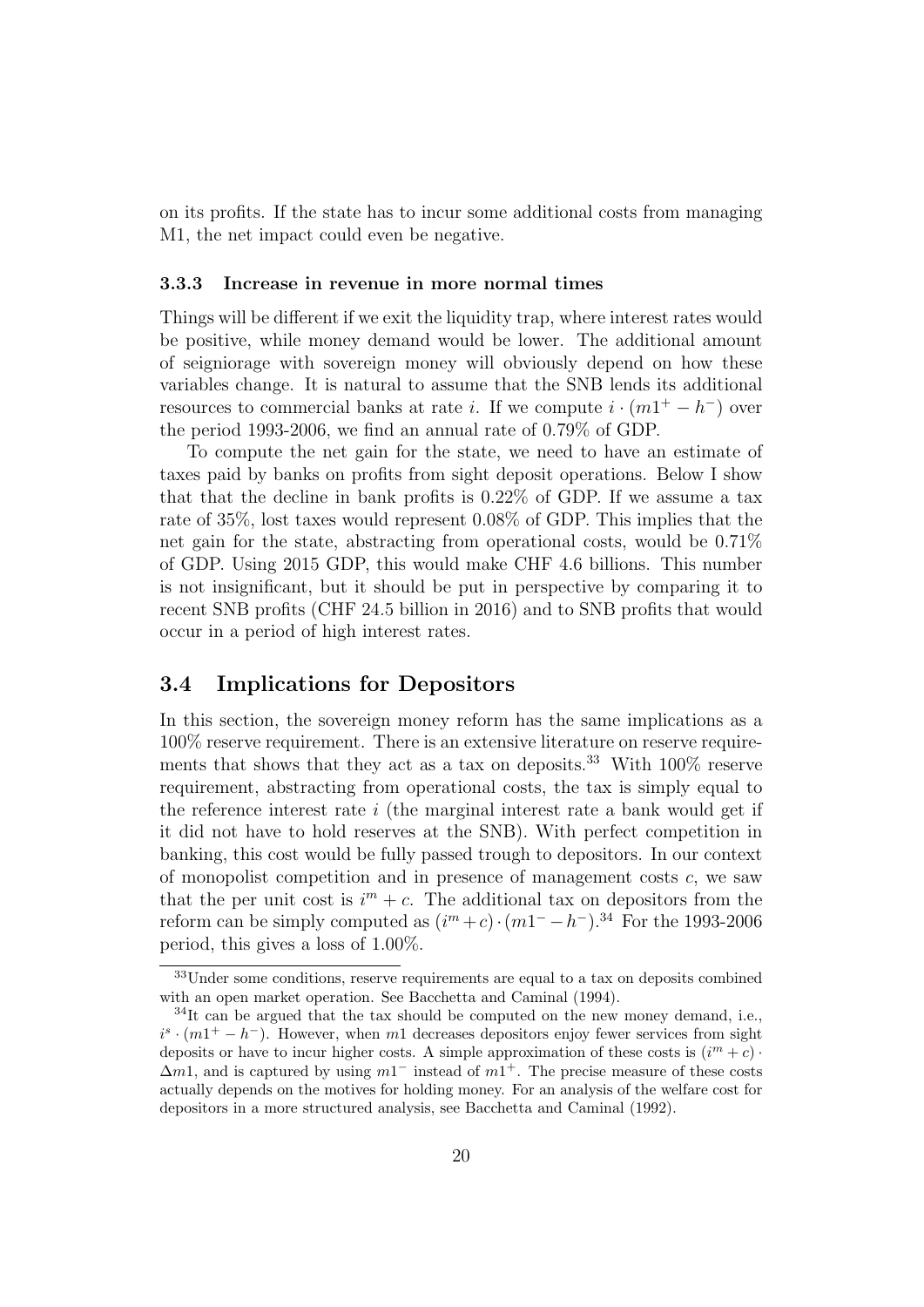There is an additional cost that we cannot quantify, which is the increase in regulation including likely restrictions for savings deposits. Moreover, there is the uncertainty around these measures.

## 3.5 Implications for Banks Profits and Credit

In normal times, banks would definitely lose from the reform, as sight deposits with cost  $i<sup>m</sup>$  are replaced by SNB loans with cost i. The loss for banks is the decline in interest rate margins, from which we can subtract taxes and operation costs if we assume that they are passed on to depositors. The decrease in interest income is  $(i - i<sup>m</sup> - c) \cdot (m1<sup>-</sup> - h<sup>-</sup>)$ . Over the 1993-2006 period, this is equal to 0.22% of GDP. If we assume a tax rate of 35% on these profits, the after tax loss in profit would be 0.15%.

Since banks' balance sheets are little affected by the first stage of the reform and we assume separability between loans and deposits, there is no impact on total credit.

## 3.6 Overall Impact

Table 1 summarizes the above analysis. It is obvious that the precise numbers should be taken with a grain of salt, but the results illustrate the relative gains and losses. An important lesson is that when interest rates are positive, the sum of all the effects is negative. This is due to the decline in  $i<sup>m</sup>$  with the reform, which implies a decrease in M1.<sup>35</sup> This decrease means that the gain in SNB revenue is smaller than the loss in net interest revenue from banks. Moreover, the decline in the opportunity cost of holding money is an additional burden to depositors.

To summarize this section, we have found that in the current situation of a liquidity trap, there would be little aggregate impact of the first stage of the reform. If the Swiss economy returns to positive interest rates, the impact would be more significant. Using data for the period 1993-2006, we see an increase in state revenue, but also a loss for depositors. The loss to banks appears relatively small. Overall, this implies a net loss for the economy. This loss should be seen as a lower bound, as it excludes some of the costs that are more difficult to assess (regulation costs, implementation costs) and it assumes an orderly implementation of the reform.

<sup>35</sup>Notice that the decrease in M1 is computed by using the interest elasticity of money demand before the reform. It could be that new financial products are offered after the reform so that this elasticity increases. With a higher interest rate elasticity both the state revenues and the loss for depositors would be smaller.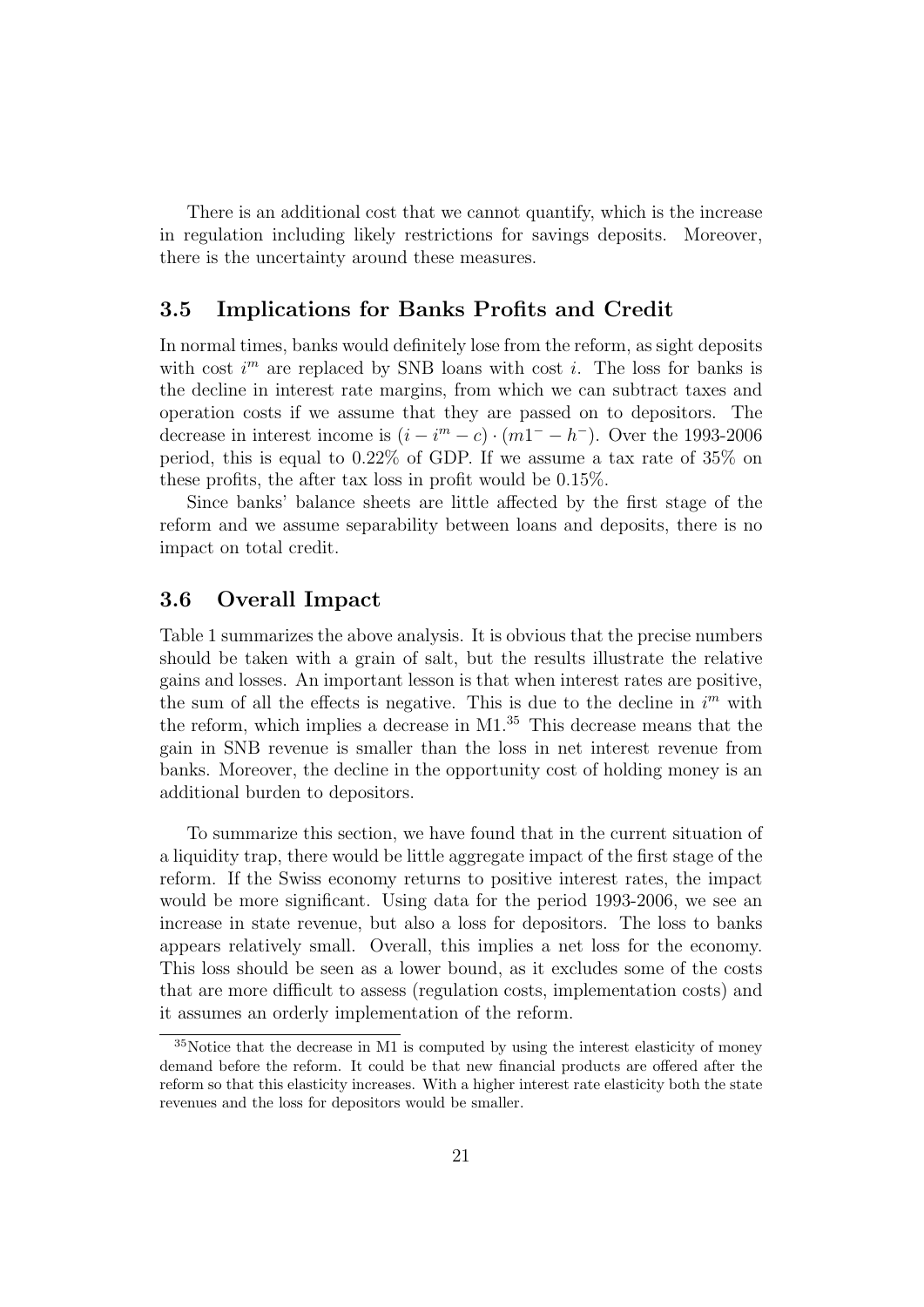#### Table 1: Impact of Sovereign Money - Phase 1

|              | Positive interest rates<br>1993-2006 | Liquidity Trap<br>Current period |  |
|--------------|--------------------------------------|----------------------------------|--|
| <b>SNB</b>   | 0.79                                 |                                  |  |
| Government   | $-0.08$                              |                                  |  |
| State Total  | 0.71                                 |                                  |  |
| Depositors   | $-1.00$                              |                                  |  |
| <b>Banks</b> | $-0.15$                              |                                  |  |
| Total        | $-0.44$                              |                                  |  |

Annualized percentage of GDP

Notes : See text for a description. Does not include cost to borrowers, additional costs for the SNB, or regulation costs.

# 4 The Impact of Sovereign Money in Switzerland: Stage 2

In the second stage of the reform, the SNB eliminates its lending to banks. This means that banks need to look for alternative sources of funds. On the other side, the SNB has more potential resources that could be used in several ways. This section will discuss the macroeconomic implications of this second phase under different scenarios. In such a survey, only the broad implications are considered. A more detailed analysis would require a full dynamic model.<sup>36</sup>

## 4.1 Need for Alternative Funding by Banks

On average, sight deposits represent a relatively small share of banks balance sheets. In the last thirty years, sight deposits minus reserves at the central bank represented about 25 percent of total credit and 15 percent of total banks balance sheets. In the second phase of sovereign money, banks would need to find alternative sources of funding. Given the attractiveness of the Swiss franc, there is no doubt that Swiss banks would be able to find funding, at least for large banks. However, switching to alternative funding may create short-term costs. For example, consider the situation where banks want to rapidly increase their credit and need to issue new liabilities. Such a situation

<sup>36</sup>Bacchetta and Perazzi (2017) analyze various scenarios in a dynamic model, examining in particular the welfare effect of the reform.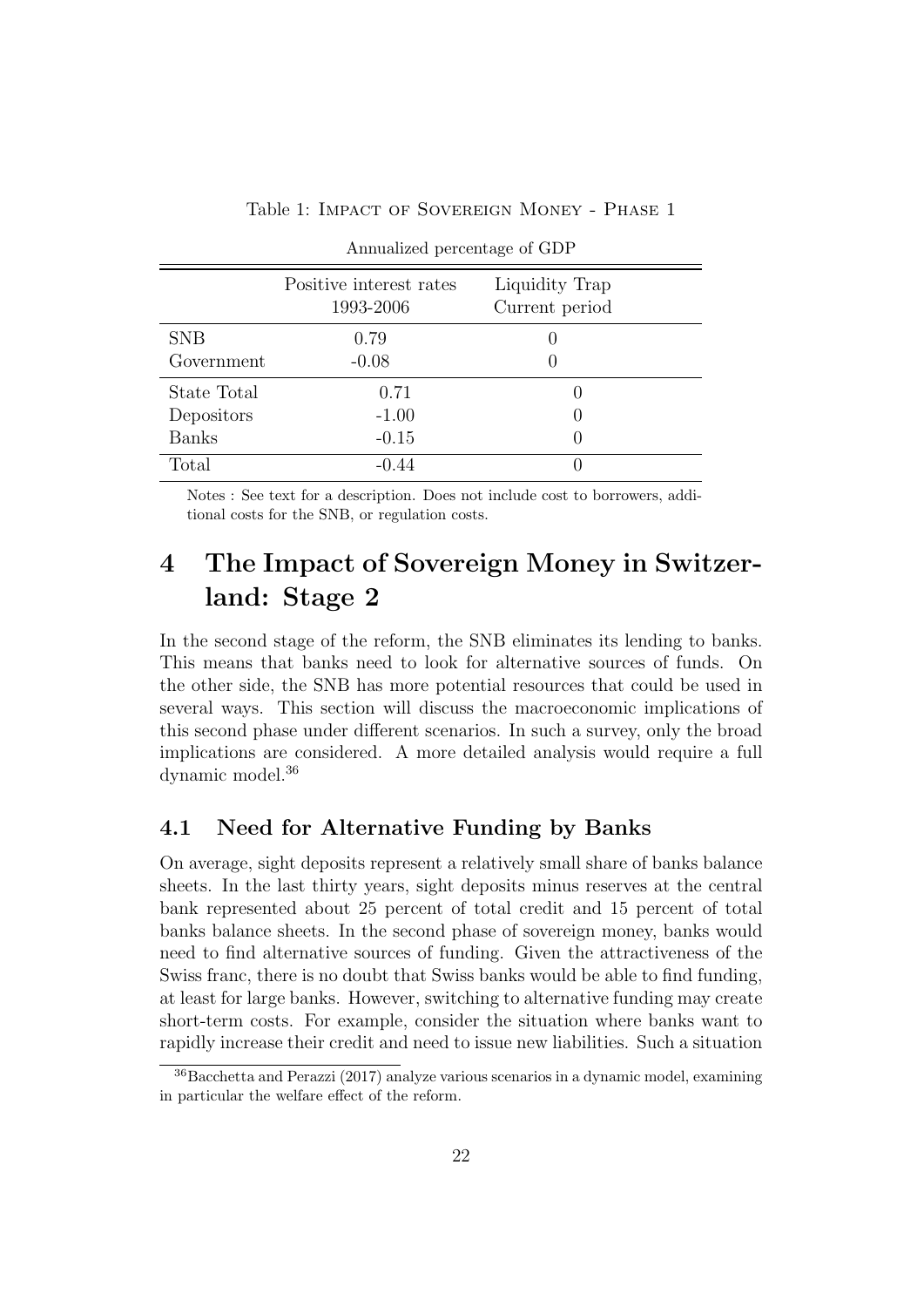would occur if the Swiss economy exits the liquidity trap. In the transition, it might take some time to organize alternative funding, especially for smaller banks. This may slow down a potential credit recovery. Therefore, there might be short-run risks in the search for alternative financing.

In the medium run, the question is whether this funding would be much more expensive than sight deposits. This is a difficult question. Sight deposits obviously imply a lower interest payment for banks. But a large part of the lower interest rate is accounted for by the operating cost of sight deposits. Therefore, the difference may not be that large.

What type of alternative funding would be available? The basic idea behind the initiative is that, once sight deposits are outside of banks' balance sheets, the financing of banks should come from more "responsible" investment decisions. This is likely to be true for equity or long-term debt. But some alternative sources of financing may not be more "responsible" and some other may make banks more prone to crises. First, there might be an increase in savings deposits: since the opportunity cost of holding sight deposits increases, there would be a shift towards savings deposits. Second, there might be a shift towards sight deposits in euros. These deposits would not be part of sovereign money and would keep yielding a positive interest rate (once we exit the current liquidity trap). These accounts are already available in many Swiss banks, so that the switch would be easy. It may lead to an increase in euro transactions in Switzerland.<sup>37</sup> Third, banks may innovate to make alternative investments more liquid (e.g., the citation of Cochrane in the Introduction). Basically, they can reduce switching costs between invested funds and money needed for transactions. This could drastically reduce the demand for sight deposits without changing the behavior of depositors.

But alternative funding may attract more fickle funding. For example, banks may rely on short-term debt borrowing from other financial institutions. These sources of funds are more volatile than sight deposits, as the recent financial crisis has illustrated (e.g., Bear Stearns, Lehman Brothers, or Northern Rock). There are many other examples of dramatic financial crises, where the source of the problem is the short-term international borrowing by banks and not in demand deposits (e.g., the Asian crisis or Iceland).<sup>38</sup> In particular, this could increase the exposure of Swiss banks to international contagion. In other terms, the Swiss banking system may replace funding

<sup>37</sup>Notice that almost half of Swiss banks liabilities are already in foreign currency. However, an increase in foreign currency liabilities could imply a currency mismatch for Swiss banks.

 $38\text{As already mentioned, Jordá et al., } 2017$ , show that non-deposits sources of funding increase the probability of financial crises.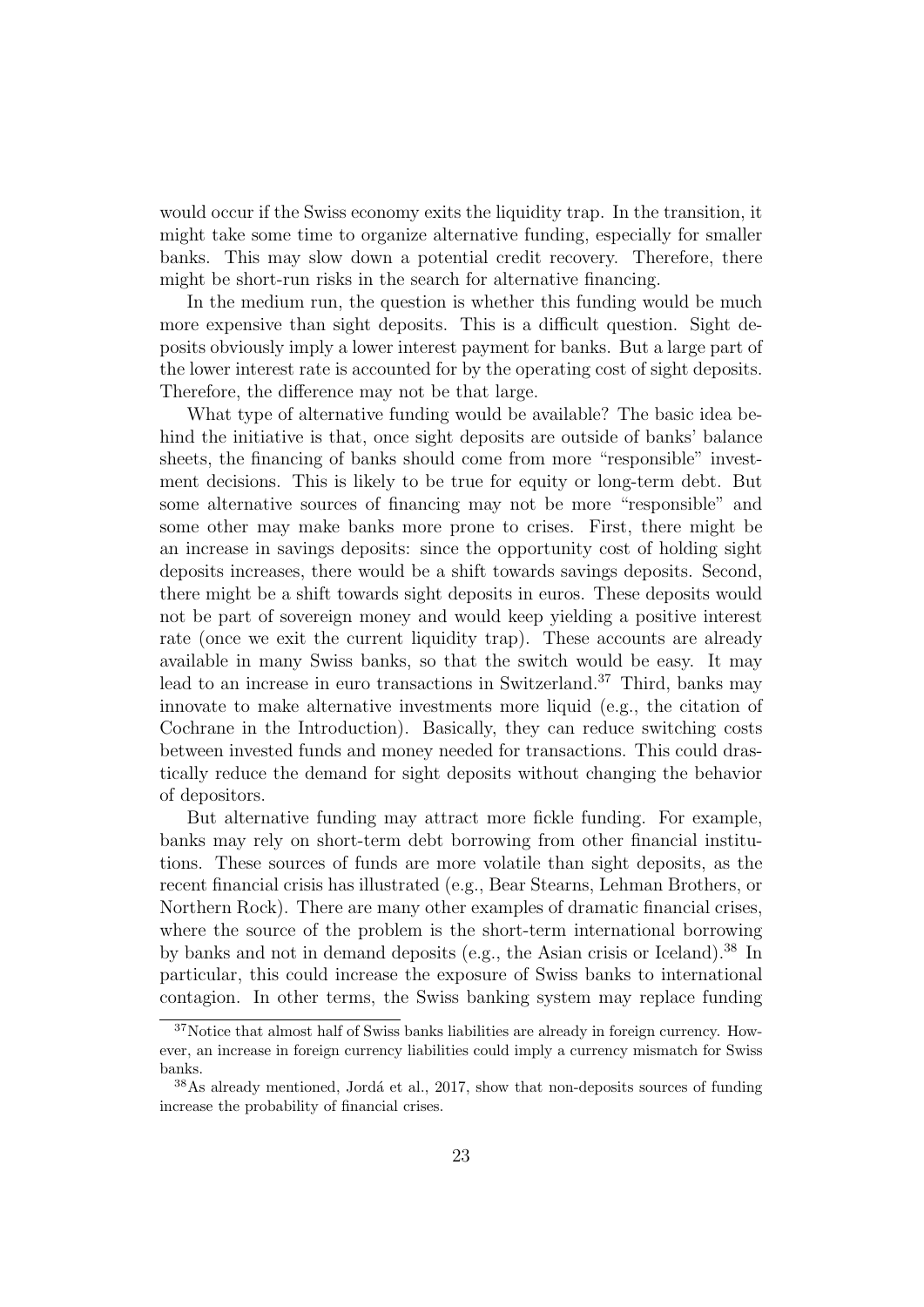from relatively stable funding deposits by funding from more volatile sources and be more prone to financial crises. Moreover, by offering a safe asset outside the banking sector, sovereign money makes it easier for these funds to leave banks.

Even outside of financial crises, a more volatile source of funds may affect banks lending behavior. For example, Paligrova and Santos (2017) show that banks that rely more on wholesale funding than on insured deposits have a shorter maturity of loans and that longer maturity loans are more expensive.

## 4.2 Macroeconomic Implications

The macroeconomic impact of the reform depends on how the additional money at the SNB is used. For example, Benes and Kumhof (2012) assume that the state buys back mortgage and government debt, which leads to a decline in the interest rate and an increase in investment. Mortgage buybacks are not considered by the initiative and I will focus on more realistic scenarios.

## 4.2.1 Status quo

The SNB invests its resources in Swiss and foreign assets. This could still be the case with sovereign money if additional money is simply matched by increases in SNB assets. SNB profits would come, as now, from the return differential between its assets and reserves. These profits would then be distributed over time to the state. The impact of sovereign money would not be large, besides the negative net effect mentioned in the previous section.

#### 4.2.2 Increased transfers from the SNB

However, the initiative would insert in the Swiss constitution that the new money created by the SNB is directly transferred to the state (cantons and confederation) or to the private sector. This would also apply to the existing stock of  $M1$ . The initiative committee argues that the SNB could transfer an additional CHF 300 billion to the state, based on the size of M1 a decade ago (even though  $M1$  never reached that amount before 2009). But the size of M1 has more than doubled (to reach about 100 % of GDP) and if the SNB had to distribute the equivalent of  $M1$  this would be a colossal amount. It might also have to sell most of its assets (which would put huge pressure on the Swiss franc) in the likely case that banks drastically reduce their central bank deposits in their balance sheet,  $H$ . To avoid an initial sale of assets, the SNB could only distribute  $M_1 - \Delta H$ . In the case where banks were to eliminate their central bank reserves from their balance sheet, this would amount to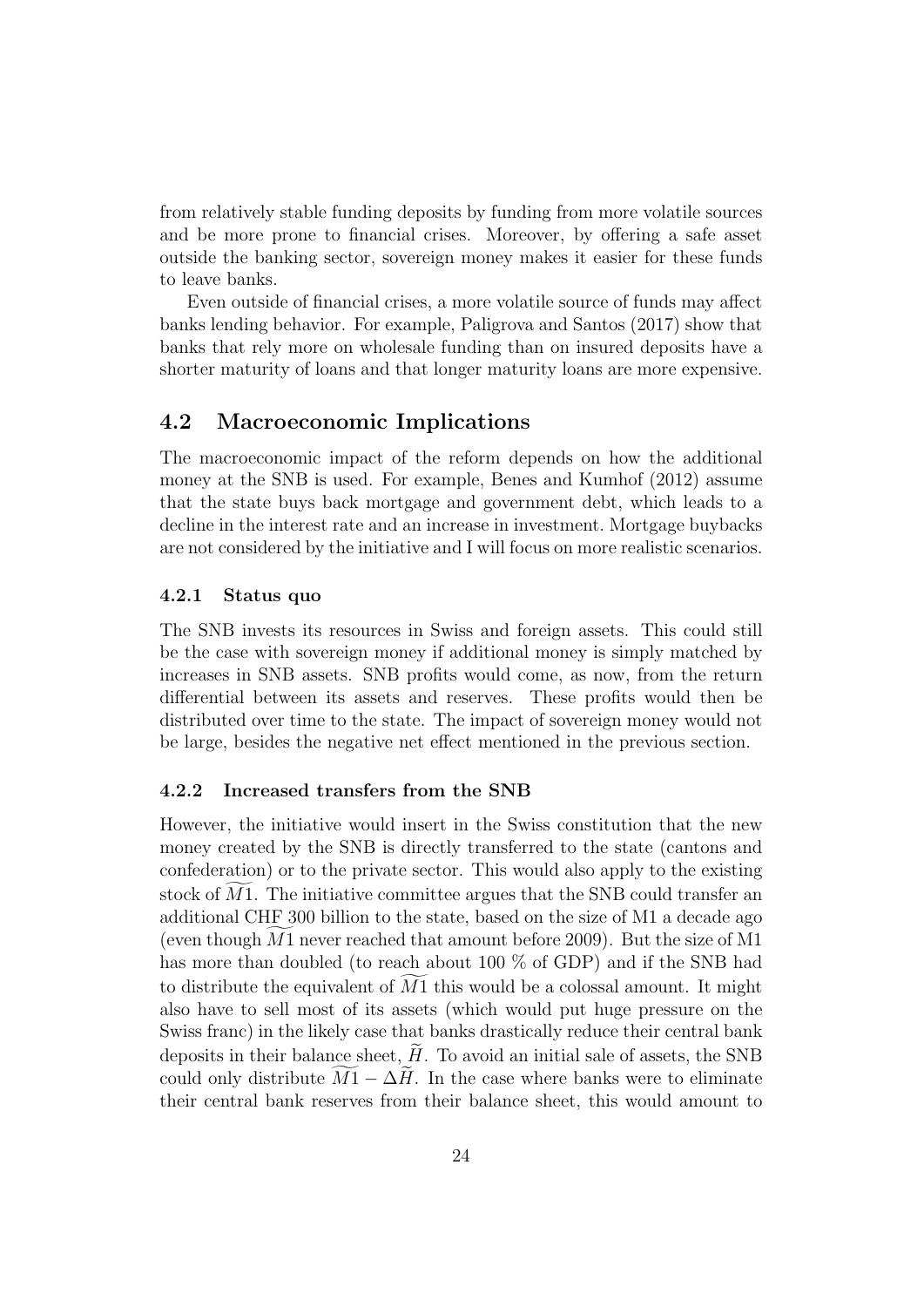CHF 55 billion, which is a much smaller amount.<sup>39</sup> In any case, there seems to be uncertainty about extent of distribution by the SNB. However, the precise amount distributed would have a negligible impact on the present value of SNB transfers: SNB profits are anyway eventually distributed to the state. In other words, the initiative's committee is basically proposing to frontload the distribution of SNB profits at the cost of lower profits for future generations.

Nevertheless, policies affecting the timing of transfers may have distortionary effects. The actual impact of these transfers depends on what the state would do. If central bank transfers are exclusively used to reduce government debt, the impact is likely to be small. This would not affect government expenditures or revenues and would leave unchanged the consolidated position between the state and the central bank. However, it would also reduce the size of Swiss public debt, which may not be desirable.<sup>40</sup>

If the SNB transfers the increase in money directly to the private sector, this would be equivalent to "helicopter money" (a policy where the central bank makes direct transfers to the private sector). Such a policy is currently discussed in the context of the liquidity trap, but is clearly not the right policy in normal times for reasons I will not discuss here.

A more likely scenario is that these transfers will allow to finance government deficits, i.e., to increase its expenditures or to decrease its revenues without a need to issue debt. This means that monetary policy would be tied to fiscal policy. It is well known that deficit financing by the central bank is extremely bad policy. All modern central banks are prevented from directly financing the government and the SNB has always been a leading example in terms of independence. It would also be important that central bank transfers affect fiscal policy as little as possible. Putting the emphasis on a frontloaded distribution of central bank profits may help in "selling" the initiative to the voters, but is not key to a monetary reform. Moreover, it would clearly put political pressure on the SNB.

<sup>39</sup>Notice that even with this smaller initial transfer, the SNB may be forced to sell faster its existing foreign assets. As the Swiss economy exits the liquidity trap, sight deposits are likely to substantially decrease (as the nominal interest rate on other assets increases) and the SNB would need to sell its existing foreign currency assets. If this is preceded by a large distribution of funds, the SNB will be left with a smaller stock of assets.

<sup>&</sup>lt;sup>40</sup>See Bacchetta (2017) for a discussion. Notice also that the stock of Swiss public debt is currently much smaller than M1, so there might not be enough debt to buy.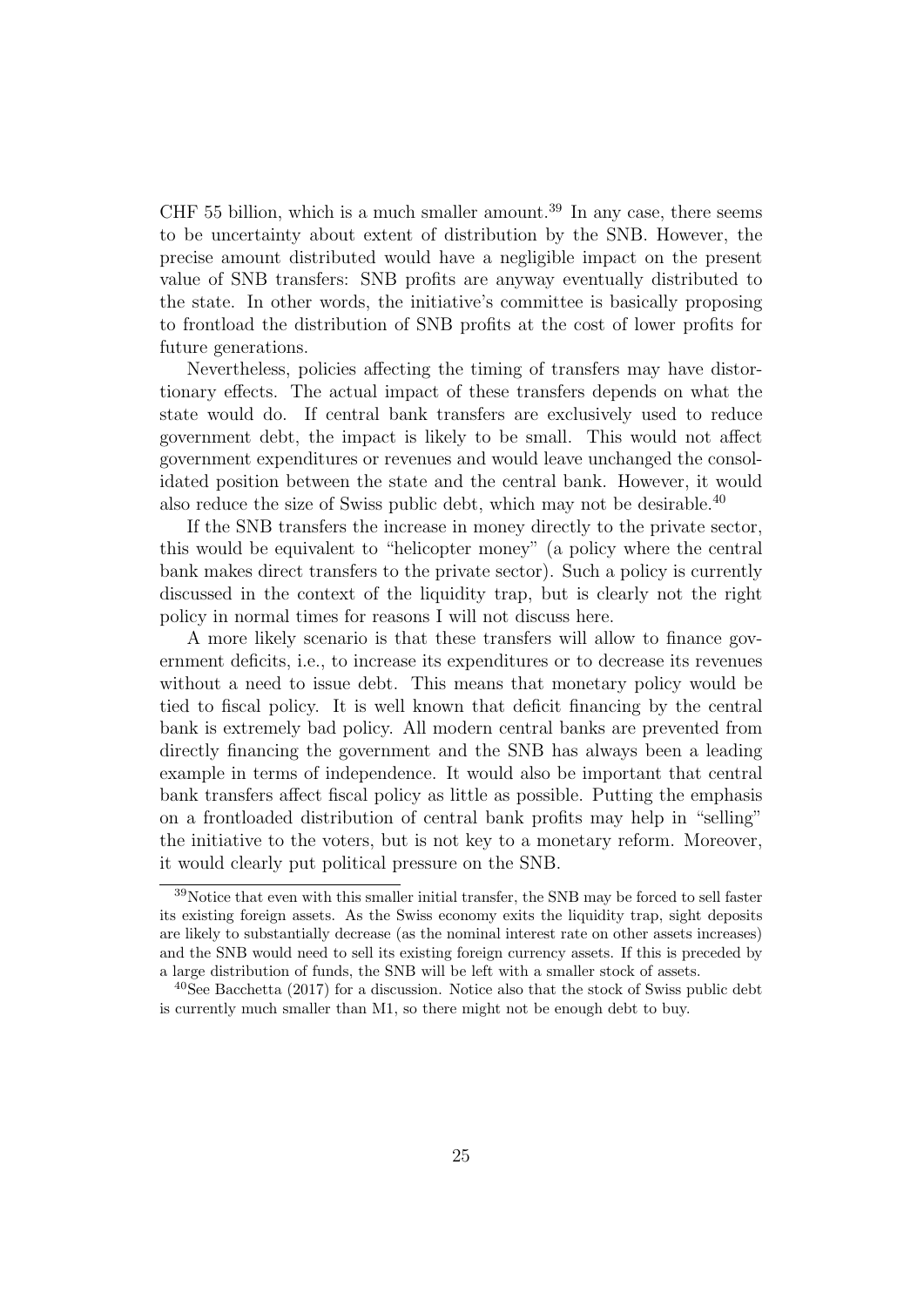## 4.3 Implications for Monetary Policy

Monetary policy would clearly be hampered by the sovereign money initiative. In the ideal world of a smoothly growing economy, the SNB could gradually increase its money supply through transfers (with all the problems this entails). But in the real world, the economy is bumpy and the SNB needs to react quickly to the changing economic environment. With the initiative, the SNB may no longer be able to use its current instruments, that work in great part through a quick impact on the monetary base. As already mentioned it is not clear how many reserves banks would still hold at the central bank, since they would no longer have to face liquidity shocks from demand deposits. The SNB may have to find other, less efficient, ways to influence monetary policy. In particular, it is not obvious to foresee how the SNB would operate when monetary policy has to become more restrictive for a sustained period.<sup>41</sup> Following the logic of the initiative, to reduce M1 the SNB should do reverse transfers to the government, i.e., tax the government. This appears unrealistic and extremely difficult to implement politically. An alternative could be to issue central bank bills to reduce money supply. But how safe would central bank debt be perceived if its assets do not match existing liabilities? Investors may require a high risk premium to hold these bills, which would make monetary policy very costly. Moreover, once there is central bank debt, could it be reduced to increase again money supply? This might contradict the law, as money supply increases are supposed to be transferred to the state or to the public.

Another issue for monetary policy is that the initiative implies that the SNB would return to monetary targeting, since it focuses on money supply. The SNB adopted such a strategy after the end of the Bretton Woods system until 2000 when it shifted to a policy focusing on inflation forecasts and on the control of short-term interest rates. There were good reasons (which I will not review here) to abandon such a system and going back to it would clearly lead to worse monetary policy. More generally, setting constraints in the Federal constitution on the way monetary policy can be implemented is undesirable and inconsistent with central bank independence.

# 5 Conclusions and summary

This survey has evaluated the arguments behind the sovereign money initiative and has examined some of its potential consequences. This has been done

<sup>41</sup>This is less problematic in stage 1 of the reform since the SNB would lend a large amount to banks. It could then restrict the amount of lending.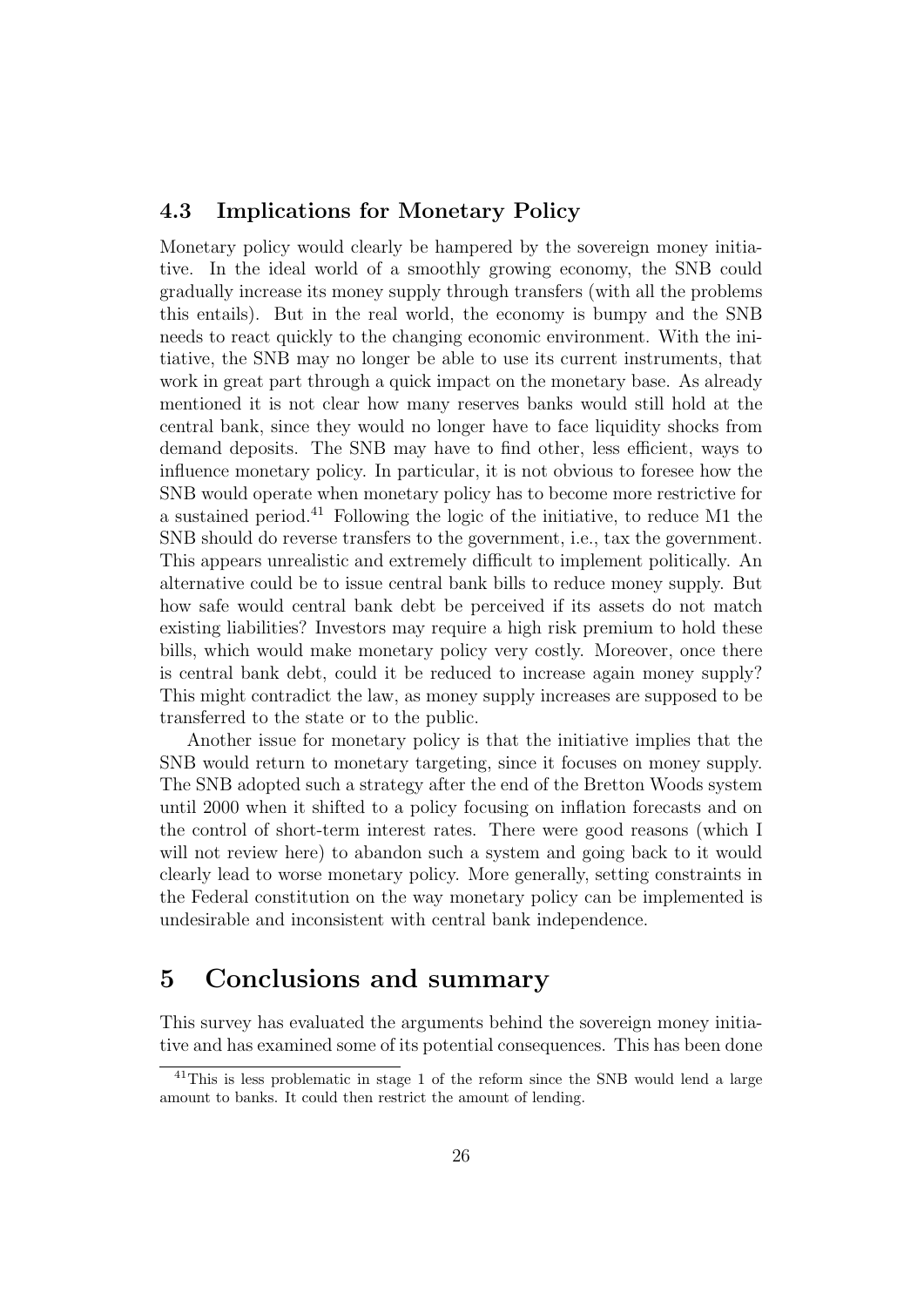from a monetary and macroeconomic perspective and the survey abstracts from important aspects related to legal issues, practical implementation, or implications for specific institutions. One element that has been mentioned, but could not be evaluated, is uncertainty. There is high uncertainty at two levels. First, the text of the initiative is not precise and there is uncertainty about how it could be implemented. Second, since such a system has never been implement anywhere, there is high uncertainty about the reaction of economic agents. For example, one scenario could be that the initiative would stimulate financial innovation and that financial technology would allow to make payments without any sight deposits in Swiss francs. Trying to guess which scenario is the most likely is difficult, but what is clear is that this high uncertainty would be an additional cost from this initiative.

This survey puts the initiative in a negative light, as its foundations are shaky, its benefits are questionable, and its drawbacks can be serious. Before starting working on the survey, I had a much more positive prior. However, the more I delved into the issue, the more disappointed I became because of the limited intellectual merit in the arguments behind the monetary reform proposal. First, it ignores and even despises current knowledge in monetary economics. Several of the arguments made are inconsistent with this knowledge and with basic economic logic. For example, claiming that bank credit creates money is inconsistent with empirical evidence and there is no convincing argument that sovereign money can avoid financial crises. Second, some of the claims are misleading or demagogic. For example, it is not true that the IMF supports the initiative or that there is academic support for it.

A major theme in this paper is that the role of sight deposits is overstated in the arguments behind the initiative. There is no evidence, at least in the last eighty years, that increases in sight deposits would lead to financial crises or to large credit increases. Therefore, giving control of these deposits to the SNB cannot provide any stabilizing benefit. On the other hand, the sovereign money reform will entail clear costs for the Swiss economy and will create potential risks and instability. The quantitative analysis shows that depositors would clearly lose from the reform and that these losses are larger than the increase in state revenue. Pushing banks to look for alternatives to sight deposits is potentially destabilizing. There is a clear destabilizing impact of the reform, even though it is difficult to evaluate this quantitatively. Creating a SNB balance sheet mismatch and constraining monetary policy are threats to monetary stability and to the well functioning of the Swiss economy. It is to be hoped that all these costs and potential risks will be all well understood by Swiss voters.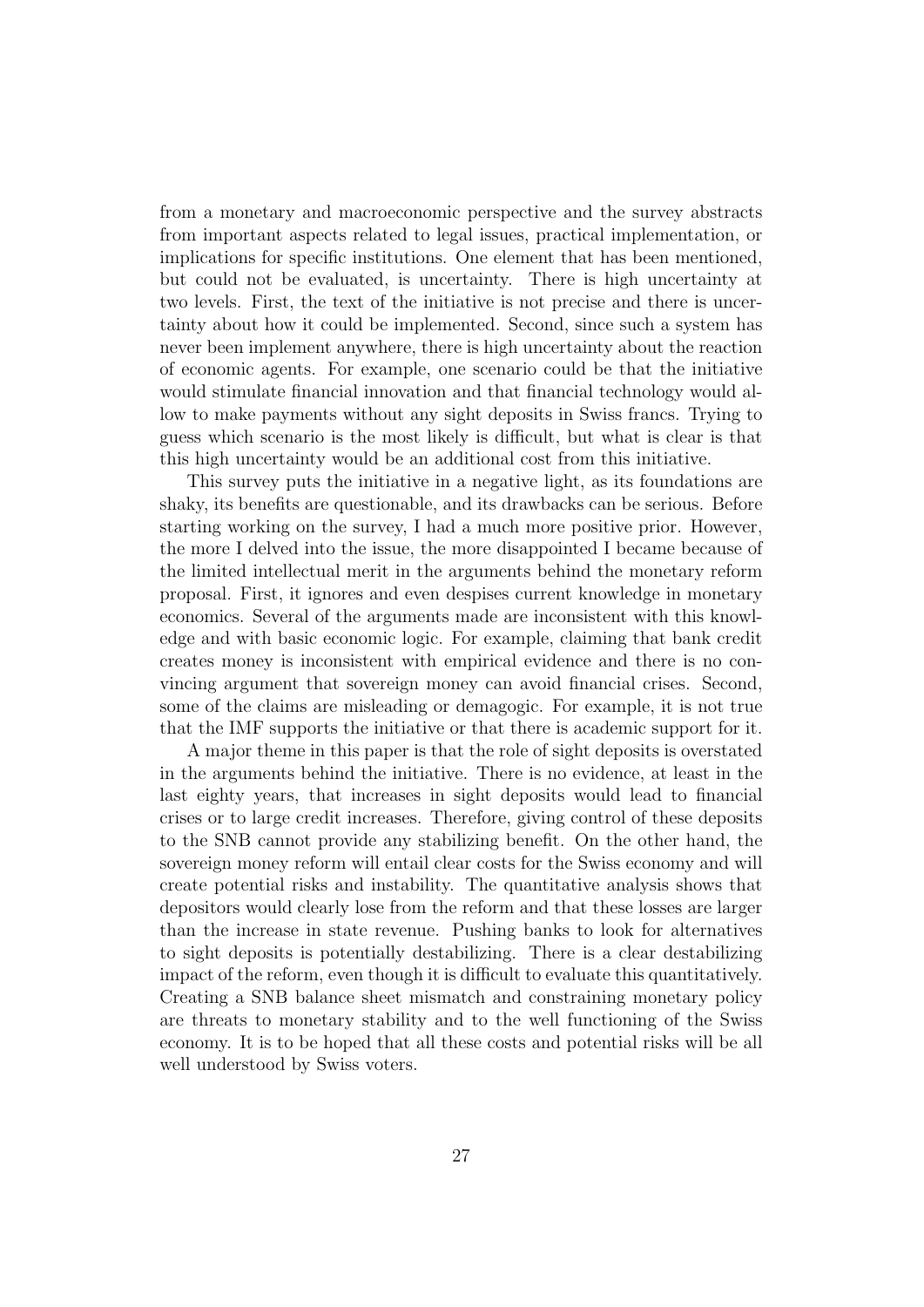# A Appendix. Interest Elasticity of Money Demand

The objective is to determine how much the demand for sight deposits would decrease with a decline in its interest rate. This amounts to estimate a semielasticity of money demand: by how much, in percent, does money demand decrease if the interest rate increases by one percentage point? Estimates of this elasticity vary a lot, from as low as 6 in Ireland (2009) to as high as 60 in Bilson  $(1978)$ .<sup>42</sup> Here we estimate a simple long-run money demand for Switzerland, using quarterly data from 1984q4 to 2006q4. Our interval ends in 2006 to focus on a period where interest rates were distinctly higher than zero. As a dependent variable, we consider deposits in M1, so that we subtract banknotes from M1 and define this new variable as  $M1$ . We estimate the following regression:

$$
\ln\left(\widetilde{M1}_t/P_t\right) = \alpha_0 + \alpha_1 \ln Y_t + \alpha_2 \left(i_t - i_t^m\right) + u_t \tag{A1}
$$

where  $P_t$  represents the consumer price index,  $Y_t$  is real GDP,  $i_t$  is the longrun interest rate (10-years Swiss bonds), and  $i_t^m$  is the interest rate on sight deposits. The important result below is the point estimate for  $\alpha_2$ , which is −0.13.

## A.1 Data

Data is quarterly for the period 1984q4-2006q4 and comes from the SNB data base. Monthly variables were converted to quarterly using the end of quarter value. Money aggregate M1, banknotes and nominal GDP are in billion CHF. The interest rate differential is calculated as the difference between the long-run interest rate on bonds (10-year Confederation) and the interest rate on sight deposits. Both rates are annualized and in percentage points.  $P_t$  is CPI based on all items (base 100, 2015m12).

## A.2 Regression

The regression performed is as follows:

$$
\ln\left(\frac{(M1 - \text{banknotes})_t}{P_t}\right) = \alpha_0 + \alpha_1 \ln\left(\frac{\text{GDP}_t}{P_t}\right) + \alpha_2 \ (i_t - i_t^m) + u_t \tag{A2}
$$

Results are displayed in Table A.1.

<sup>42</sup>Lucas (2000) finds a value of 28 when translated to a quarterly frequency. Engel and West (2005) review many estimates that also fall in this range.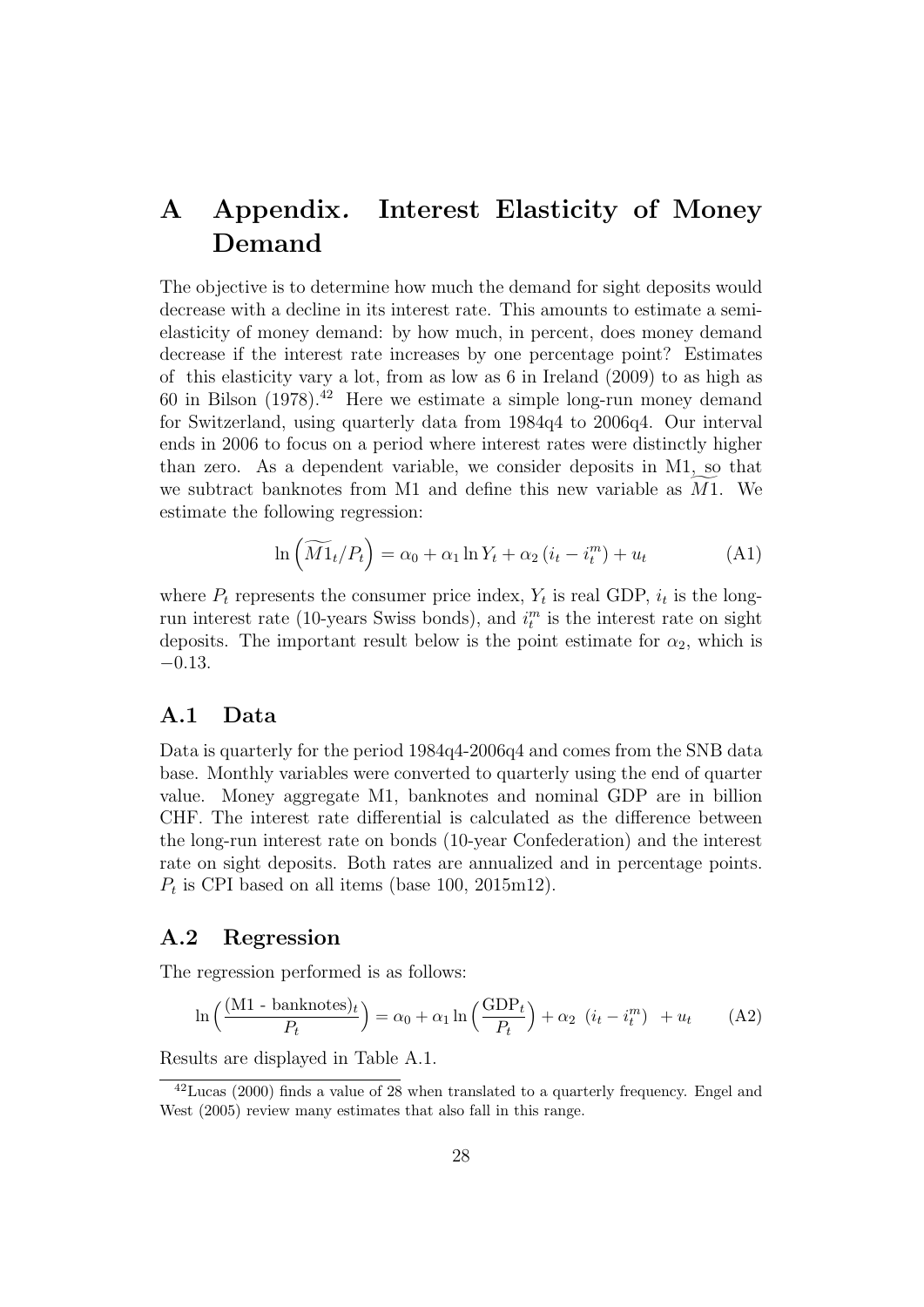| Variables                                                                                                                                                                                     |         |      | Coefficient Std errors Robust std errors T-test P-value |          |      |
|-----------------------------------------------------------------------------------------------------------------------------------------------------------------------------------------------|---------|------|---------------------------------------------------------|----------|------|
| Constant                                                                                                                                                                                      | -18.54  | 0.01 | 1.52                                                    | $-12.23$ | 0.00 |
| ln(Real GDP)                                                                                                                                                                                  | 3.72    | 0.00 | 0.22                                                    | 16.98    | 0.00 |
| $i-i^m$                                                                                                                                                                                       | $-0.13$ | 0.01 | 0.02                                                    | $-8.19$  | 0.00 |
| $N_{\rm t}$ $\sim$ $N_{\rm t}$ $\sim$ $11 \cdot$ $\sim$ $1$ $\left(\text{M1 - banknotes)}\right)$ $\sim$ $11 \cdot$ $\sim$ $11 \cdot$ $\text{D}^2$ $\sim$ 0.00000 $\text{D}$ $\sim$ $1 \cdot$ |         |      |                                                         |          |      |

Table A.1: DEMAND FOR SIGHT DEPOSITS

Notes : Dependent variable is  $\ln\left(\frac{(M1 - banknotes)}{CPI}\right)$ . Adjusted  $R^2 = 0.80062$ . Durbin- $Watson$   $=$   $\!0.53708$ 

Notice that the dependent variable and the exogenous variable  $\ln \left( \frac{GDP_t}{P_t} \right)$  $P_t$  $\lambda$ are both  $I(1)$ , so that we have to check for cointegration. Residuals of the regression are stationary according to the Augmented Dickey-Fuller test. Moreover, in an error correction model the error correction term is significant.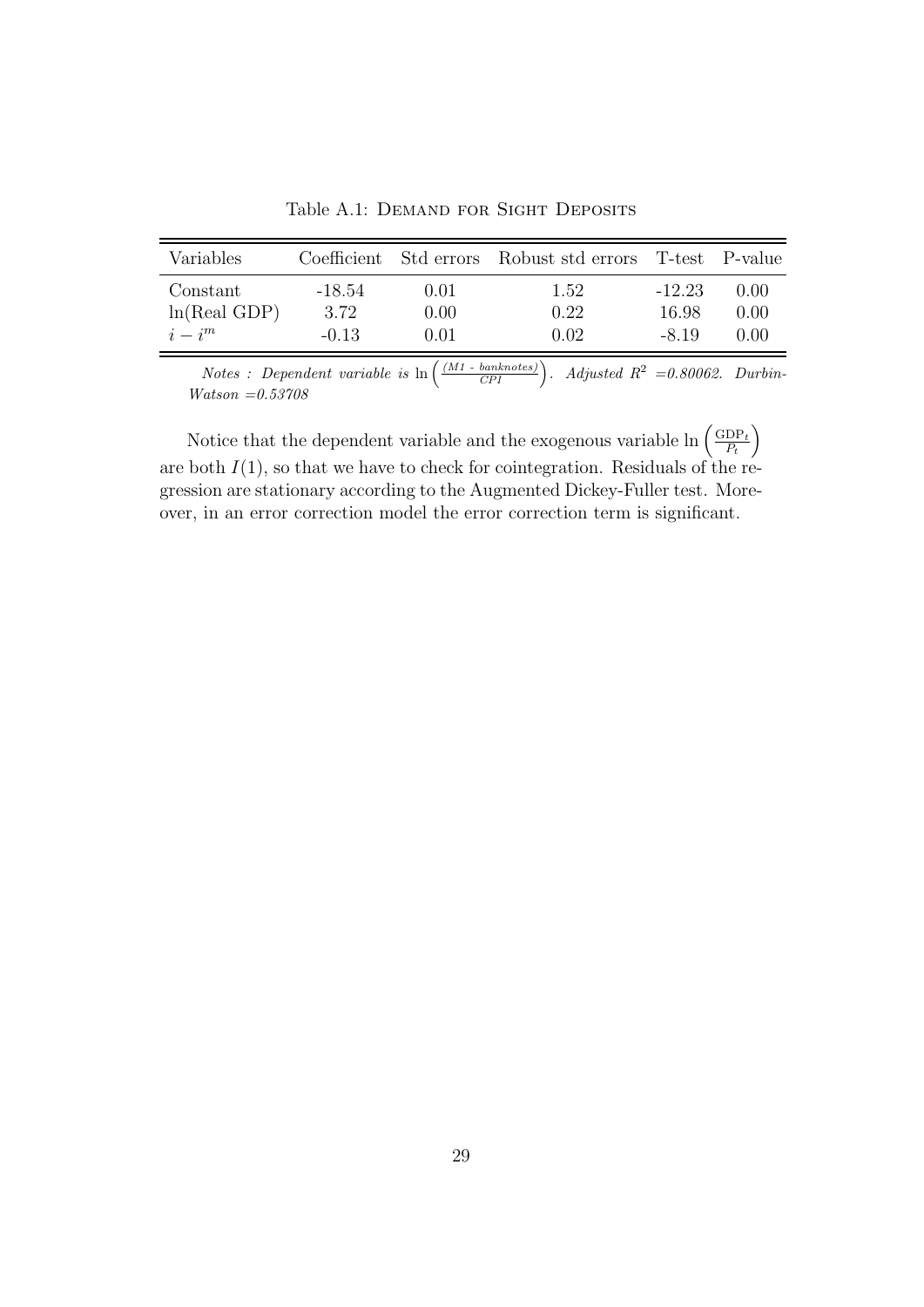# References

- [1] Bacchetta, Philippe (2017), "Is Swiss Public Debt too Small?" in Monetary Economics Issues Today, Festschrift in honour of Ernst Baltensperger, Orell Füssli, 193-202.
- [2] Bacchetta, Philippe, Kenza Benhima, and Yannick Kalantzis (2016), "Money and Capital in a Persistent Liquidity Trap," CEPR Discussion Paper No. 11369.
- [3] Bacchetta, Philippe and Ramon Caminal (1994), "A Note on Reserve Requirements and Public Finance," International Review of Economics and Finance, vol. 3, N◦ 1, 107-118.
- [4] Bacchetta, Philippe and Ramon Caminal (1992), "Reducing the Implicit Taxation on the Spanish Banking System: Who Gains and who Loses," ESADE working Paper No. 88.
- [5] Bacchetta, Philippe and Elena Perazzi (2017), "Sovereign Money Reforms and Welfare," mimeo.
- [6] Benati, Luca (2016), "What Drives the Long-Horizon Dynamics of Monetary Aggregates?" mimeo.
- [7] Benediktsdottir, Sigridur, Jon Danielsson and Gylfi Zoega (2011), "Lessons from a Collapse of a Financial System," Economic Policy April, 185-235.
- [8] Benes, Jaromir and Michael Kumhof (2012), "The Chicago Plan Revisited," IMF Working Paper WP/12/202.
- [9] Bilson, John F.O. (1978), "The Monetary Approach to the Exchange Rate: Some Empirical Evidence," International Monetary Fund Staff Papers 25(1), 48-75.
- [10] Cúrdia, Vasco and Michael Woodford (2011), "The Central-Bank Balance Sheet as an Instrument of Monetary Policy," Journal of Monetary Economics 58, 54-79.
- [11] Engel, Charles and Kenneth D. West (2005), "Exchange Rates and Fundamentals," Journal of Political Economy 113(3), 485-517.
- [12] Friedman, Milton (1969), The Optimum Quantity of Money, Macmillan.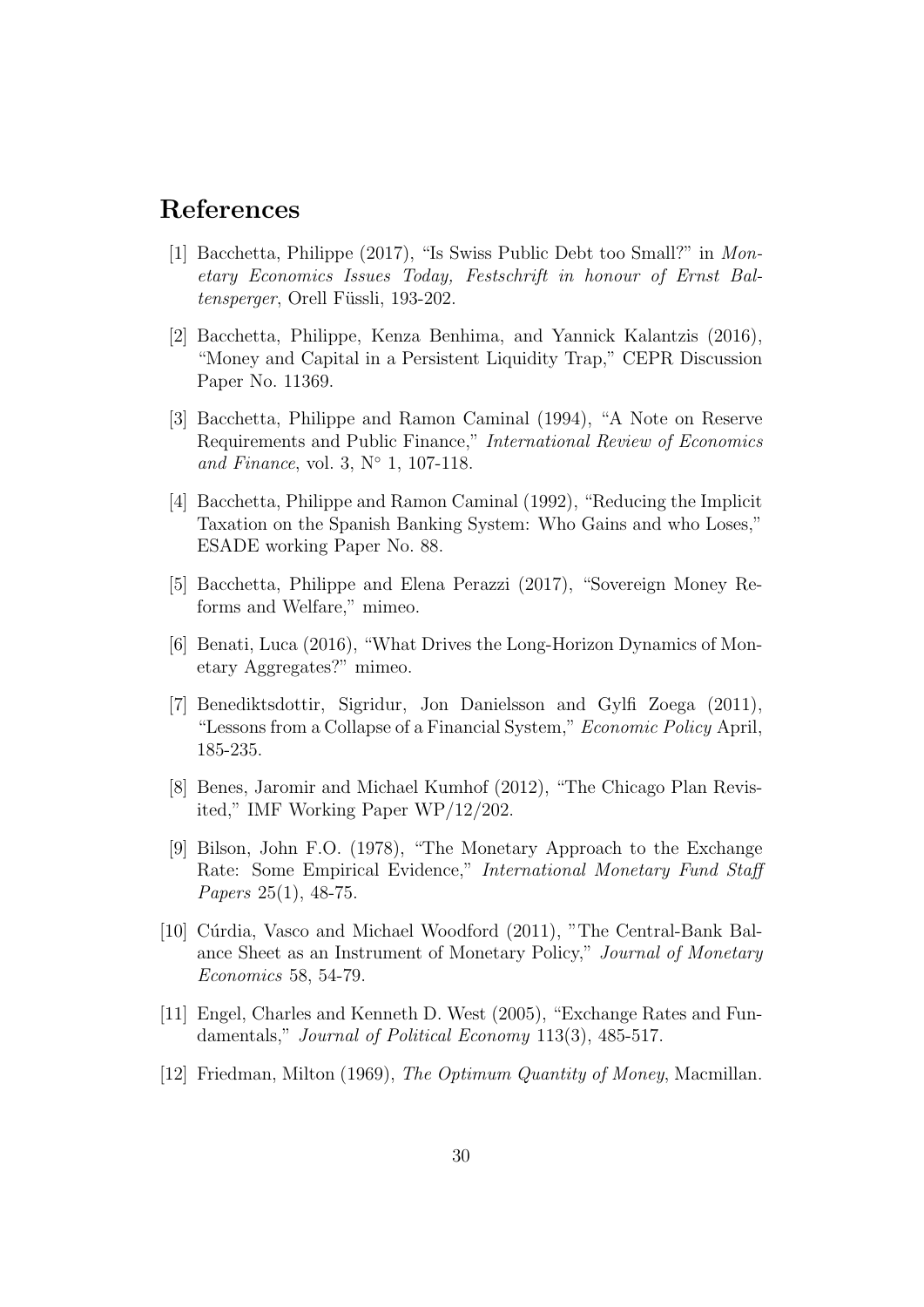- [13] Gerali, Andrea, Stefano Neri, Luca Sessa, and Federico M. Signoretti (2010), "Credit and Banking in a DSGE Model of the Euro Area," Journal of Money, Credit and Banking, Supplement to Vol. 42, No. 6, 107-140.
- [14] Gorton, Gary (2009) "Information, Liquidity, and the (Ongoing) Panic of 2007," American Economic Review, Papers and Proceedings, vol. 99, no. 2, 567-572.
- [15] Gourinchas, Pierre-Olivier and Maurice Obstfeld (2012), "Stories of the Twentieth Century for the Twenty-First," American Economic Journal: Macroeconomics 4, 226–265.
- [16] Huber Joseph (2015), "The Chicago Plan (100% Reserve) and Plain Sovereign Money," mimeo, www.sovereignmoney.eu/100-per-centreserve-chicago-plan.
- [17] Huber Joseph and James Robertson (2000), Creating New Money: A Monetary Reform for the Information Age, New Economics Foundation.
- [18] Ippolito, Filippo, José-Luis Peydró, Andrea Polo and Enrico Sette (2016), "Double Bank Runs and Liquidity Risk Management," Journal of Financial Economics 122 (1), 135-154.
- [19] Ireland, Peter N. (2009), "On the Welfare Cost of Inflation and the Recent Behavior of Money Demand," American Economic Review 99(3), 1040-52.
- [20] Jord`a, Oscar, Moritz Schularick, and Alan M. Taylor (2015), "Leveraged Bubbles," Journal of Monetary Economics 76, S1-S20.
- [21] Jordà, Oscar, Björn Richter, Moritz Schularick, and Alan M. Taylor (2017), "Bank Capital Redux: Solvency, Liquidity, and Crisis," CEPR Discussion Paper No. 11934.
- [22] Kirchgässner, Gebhard, and Jürgen Wolters (2010), "The Role of Monetary Aggregates in the Policy Analysis of the Swiss National Bank," Swiss Journal of Economics and Statistics 146, 221-253.
- [23] KPMG (2016), "Money Issuance Alternative Monetary Systems," Report commissioned by the Icelandic Prime Ministers Office.
- [24] Krugman, Paul (1979), "A Model of Balance of Payments Crises," Journal of Money, Credit and Banking, XI (2), 331-325.